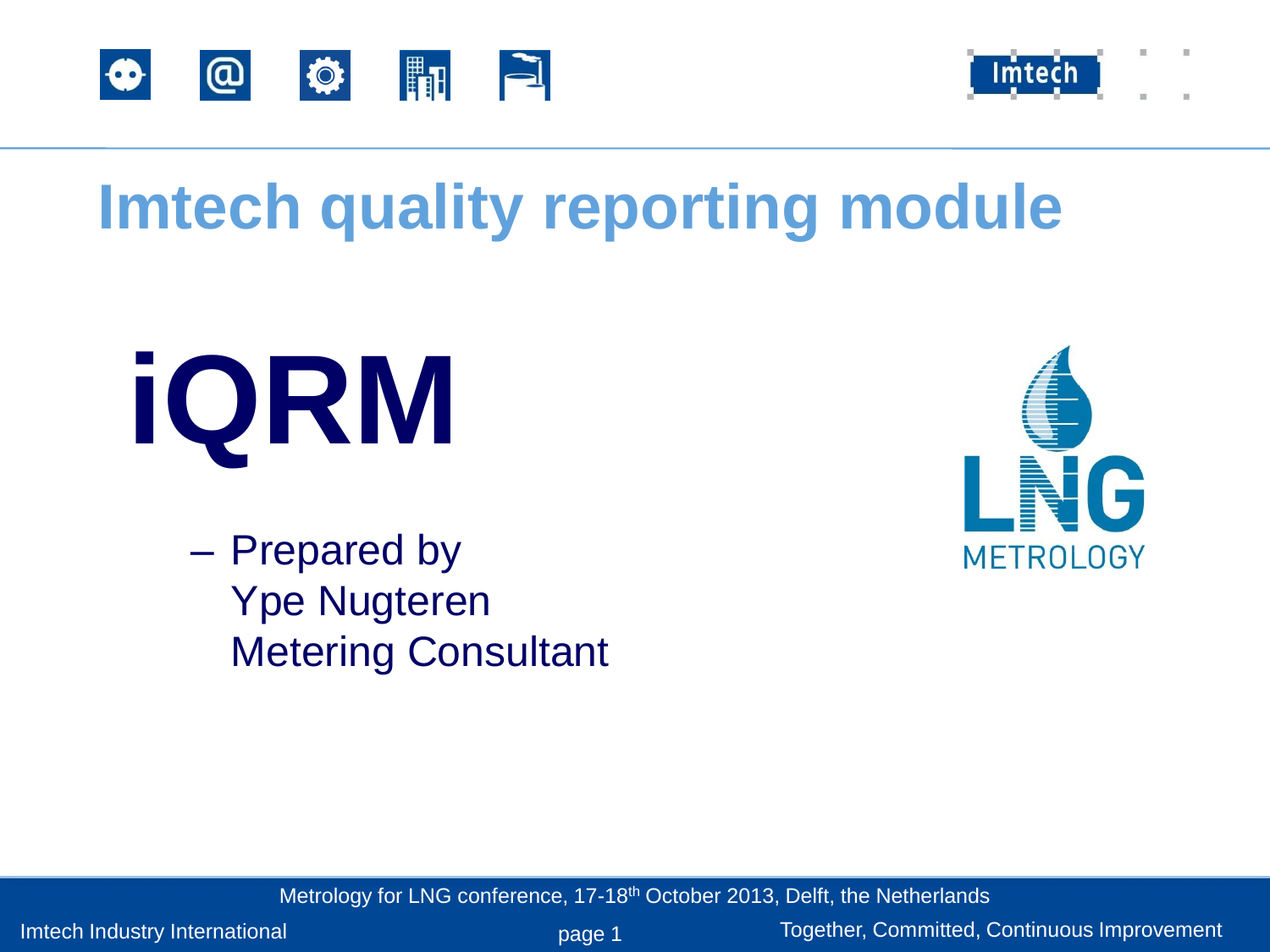



## **Current Situation**



Metrology for LNG conference, 17-18<sup>th</sup> October 2013, Delft, the Netherlands

Imtech Industry International **page 2** Together, Committed, Continuous Improvement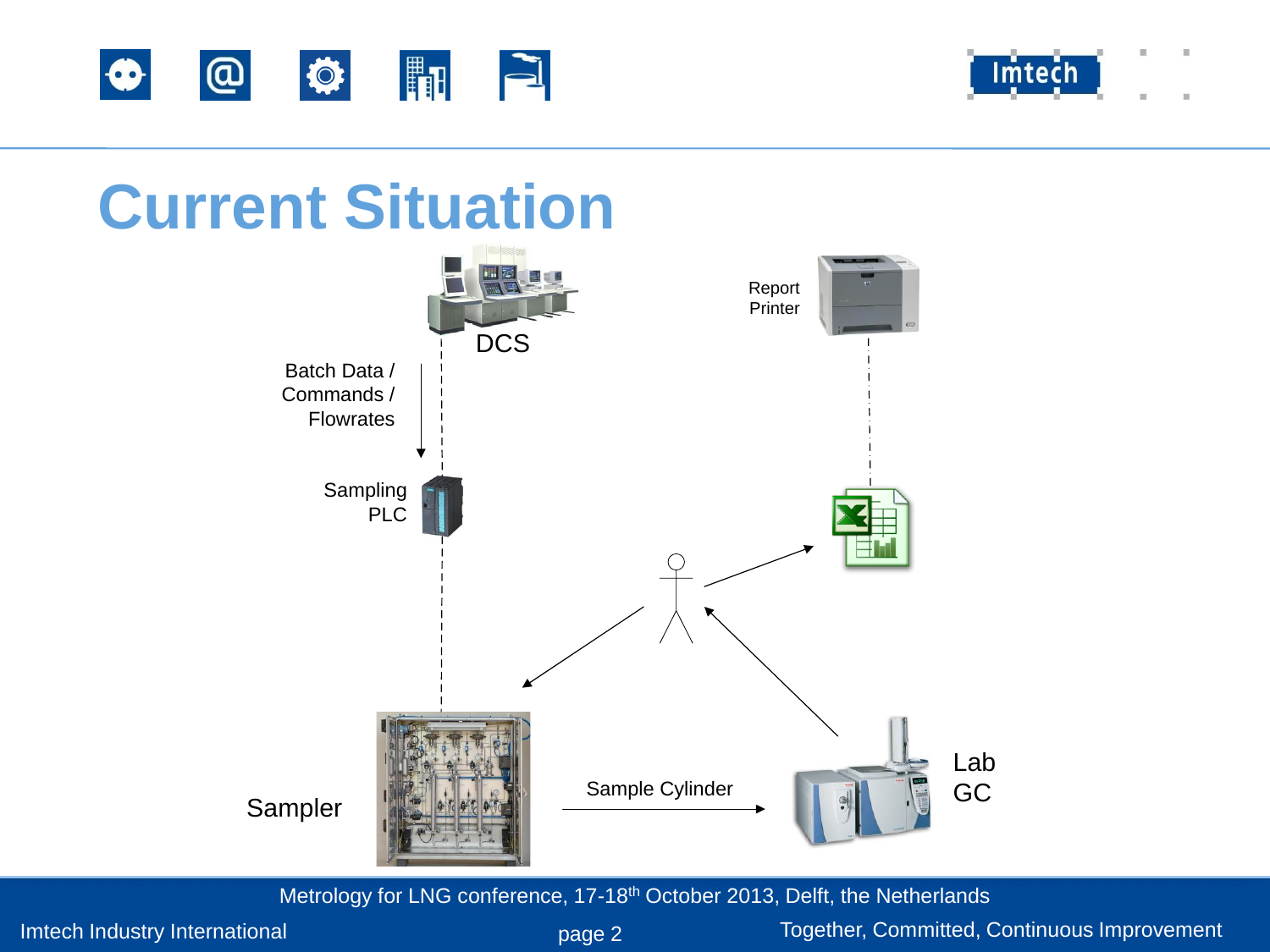



## **Situation with iQRM**



Metrology for LNG conference, 17-18th October 2013, Delft, the Netherlands

Imtech Industry International **page 3** Together, Committed, Continuous Improvement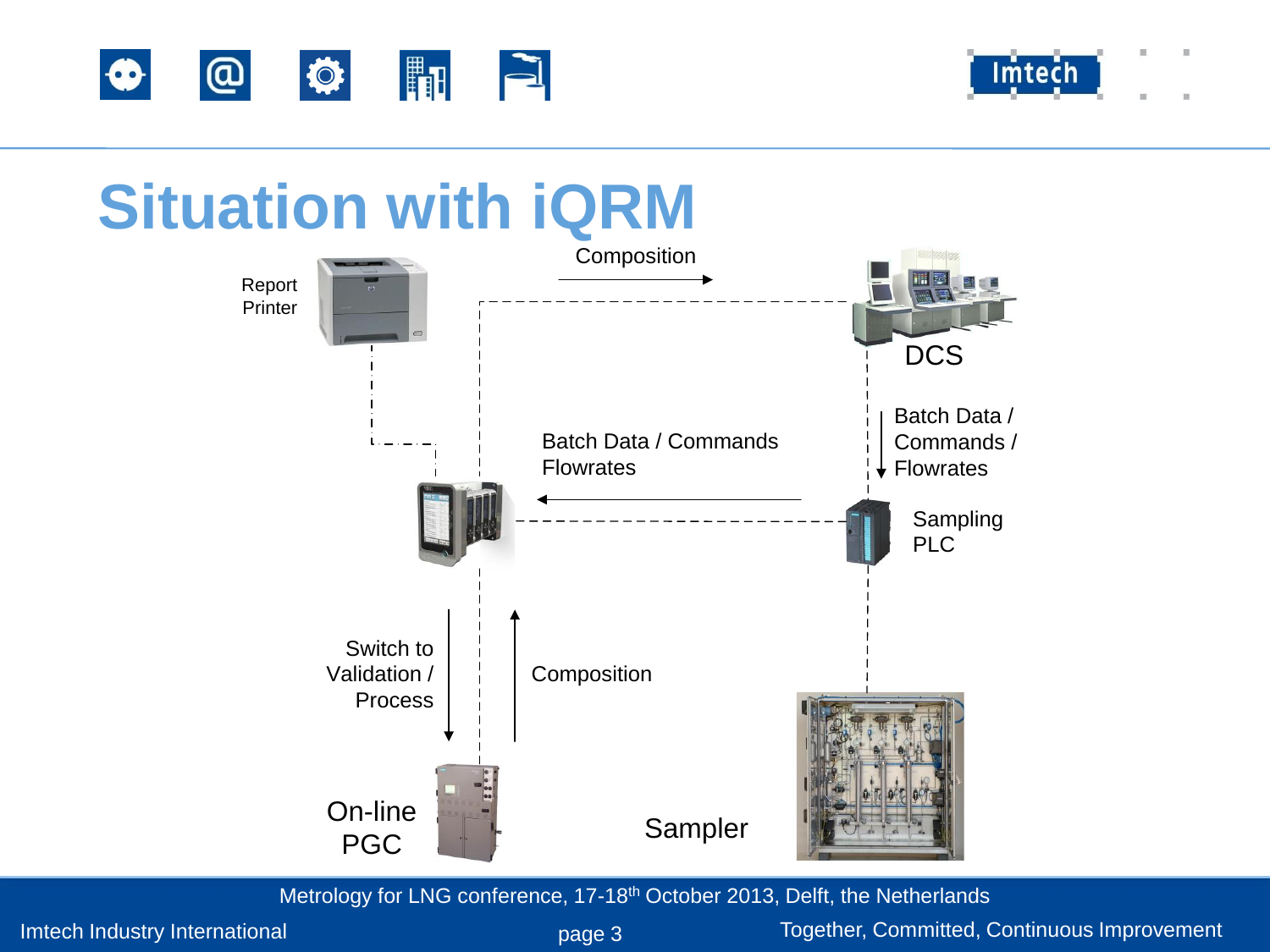



## **iQRM Goal**

 **Improve the determination and reporting of the average gas composition:**

- **Minimize human errors**
- **Undisputable Certificates of Quality (CoQ)**
- **Automated PGC Validation and statistical process control**

Metrology for LNG conference, 17-18<sup>th</sup> October 2013, Delft, the Netherlands

Imtech Industry International **page 4** Together, Committed, Continuous Improvement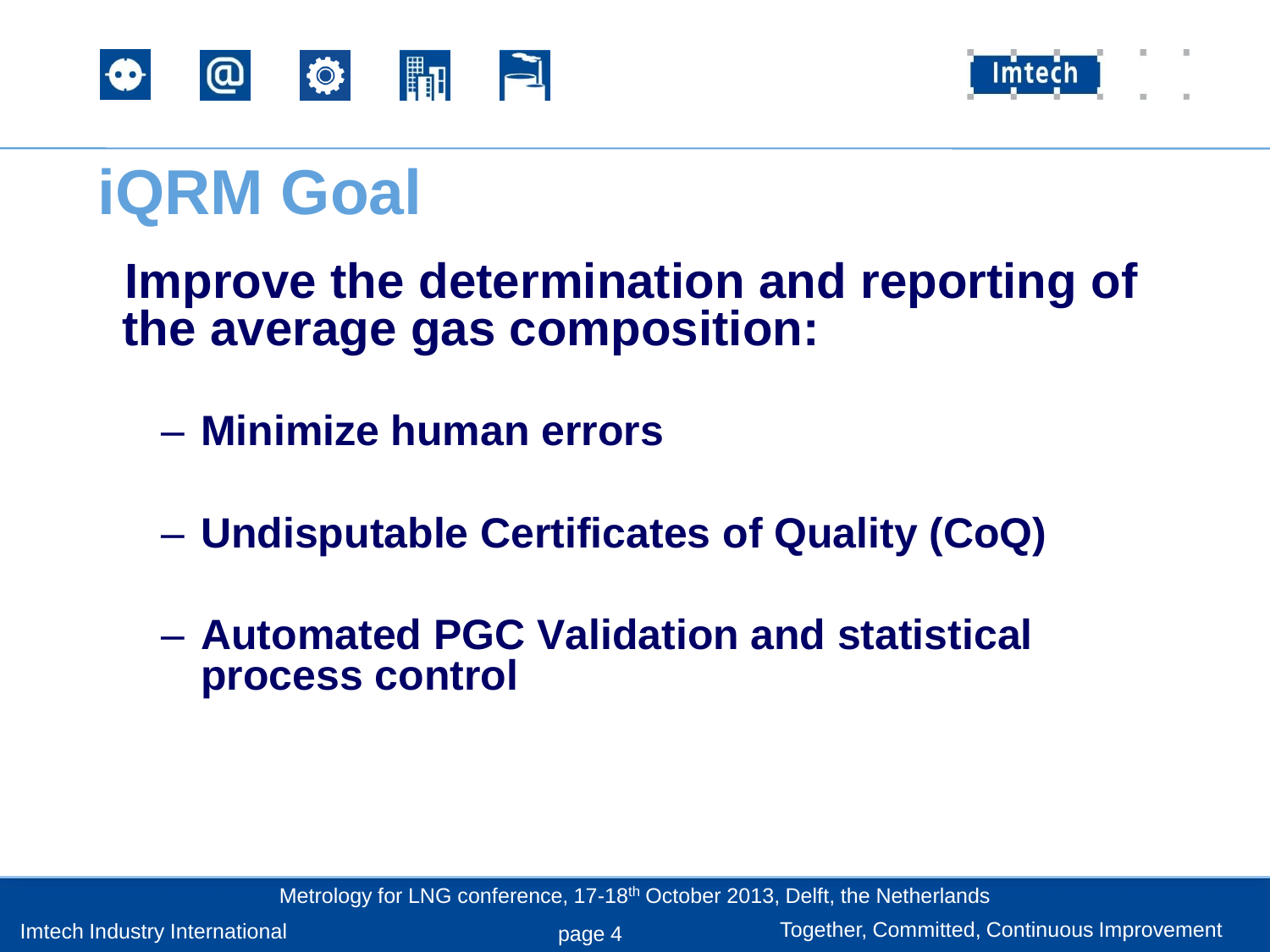



## **iQRM Main Features**

- ■**Automated generation of a Certificate of Quality (CoQ).**
- ■**CoQ is based on-line PGC Measurements**
- ■**Certification by an independent notified body.**
- ■**Synchronization with the LNG Sampler in the field**
- ■**Automated PGC validation**
- ■**Statistical Process Control**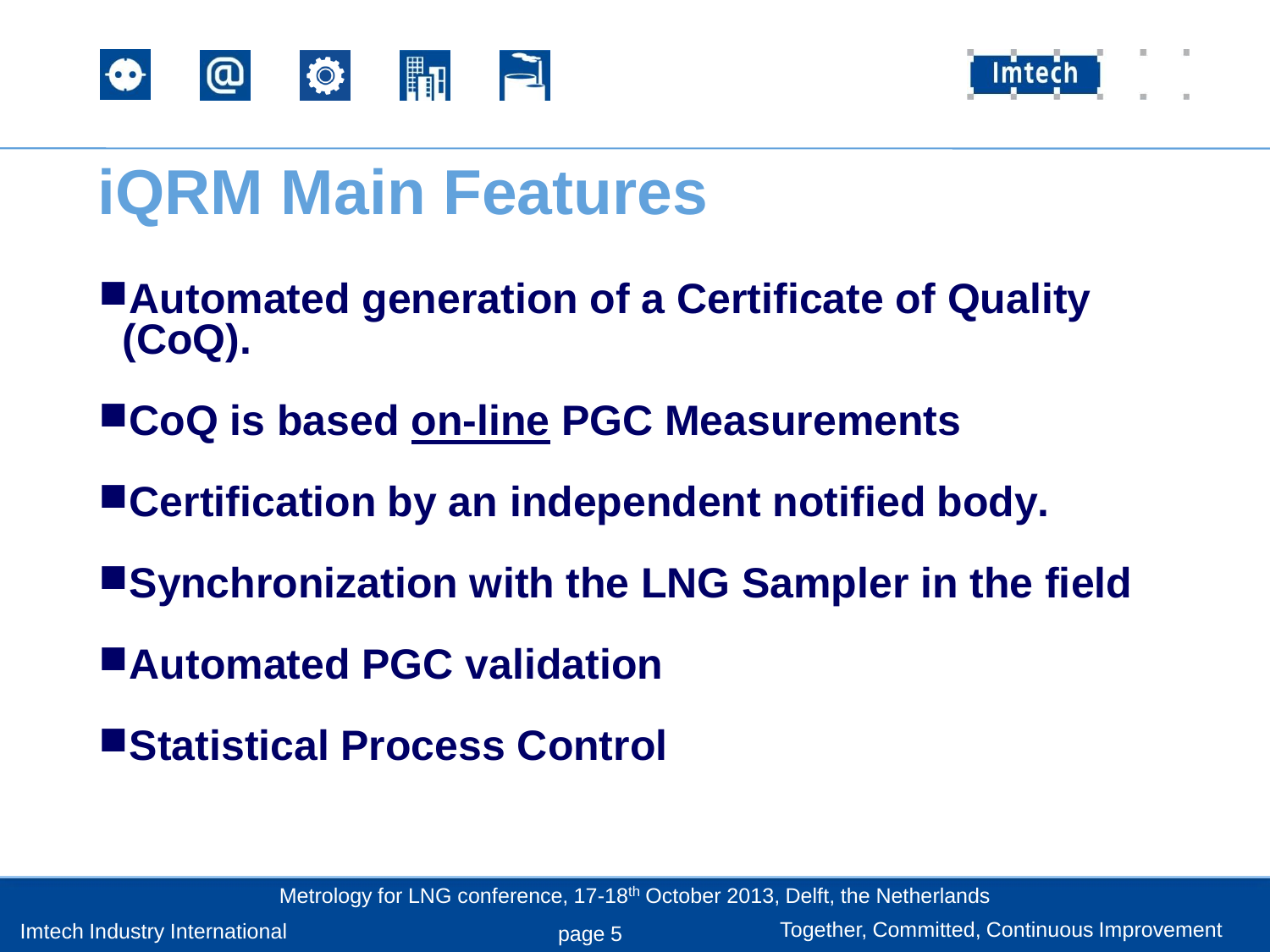

## **iQRM Hardware**

- FlowX/M flow computer module
- ■One module refers to one PGC.
- ■Multiple communication ports and
	- I/O connections.
- ■Runs iQRM application.
- ■NMi Approved / Certified Module.



Metrology for LNG conference, 17-18<sup>th</sup> October 2013, Delft, the Netherlands

Imtech Industry International **page 6** Together, Committed, Continuous Improvement

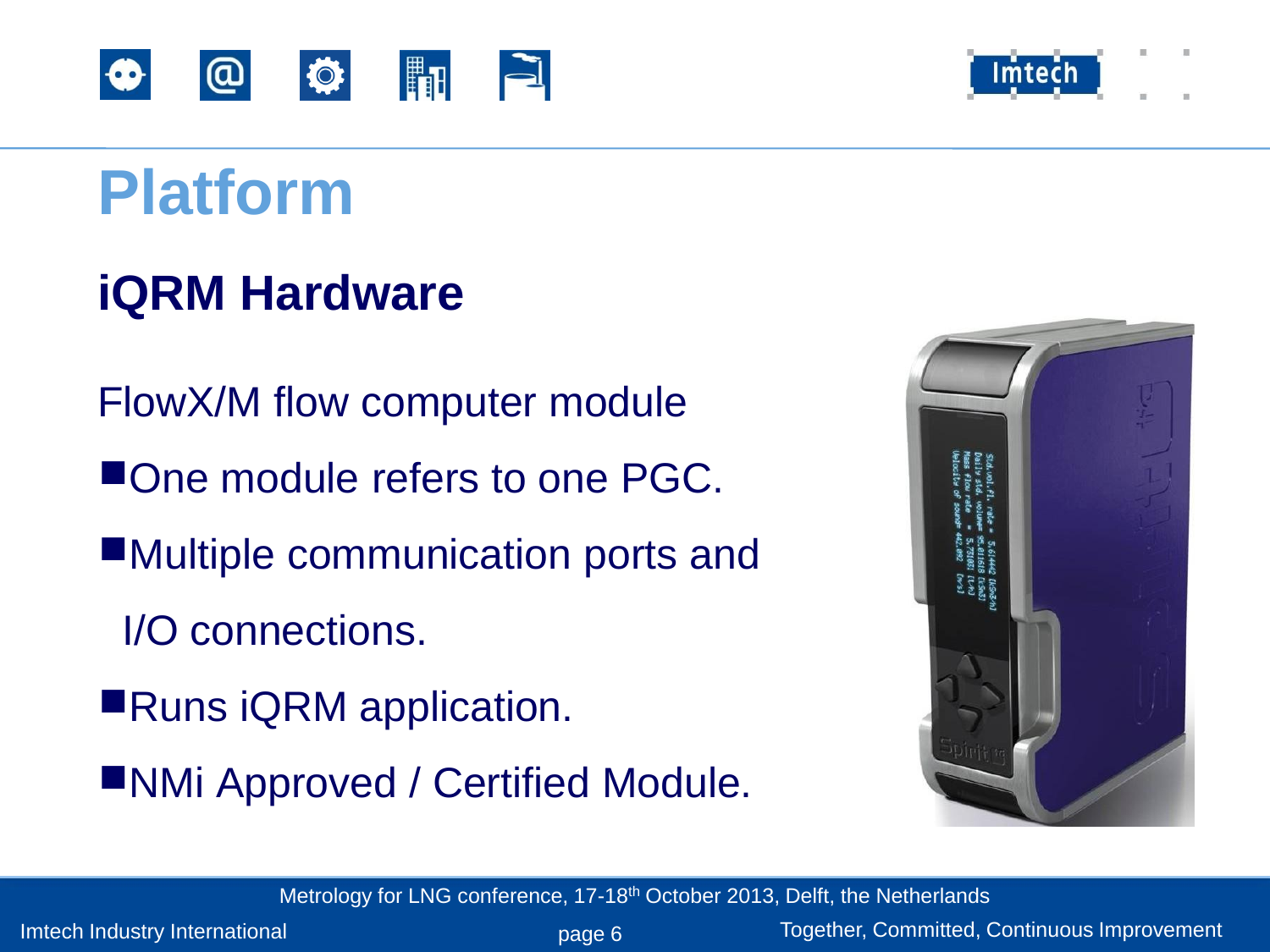



## **iQRM Hardware**

- Panel mounted FlowX/P
- ■7" color touch screen.
- ■Sealed and secured system
- ■Multi-stream calculations
- ■Up to 4 FlowX/M modules per FlowX/P



Metrology for LNG conference, 17-18<sup>th</sup> October 2013, Delft, the Netherlands

Imtech Industry International **page 7** Together, Committed, Continuous Improvement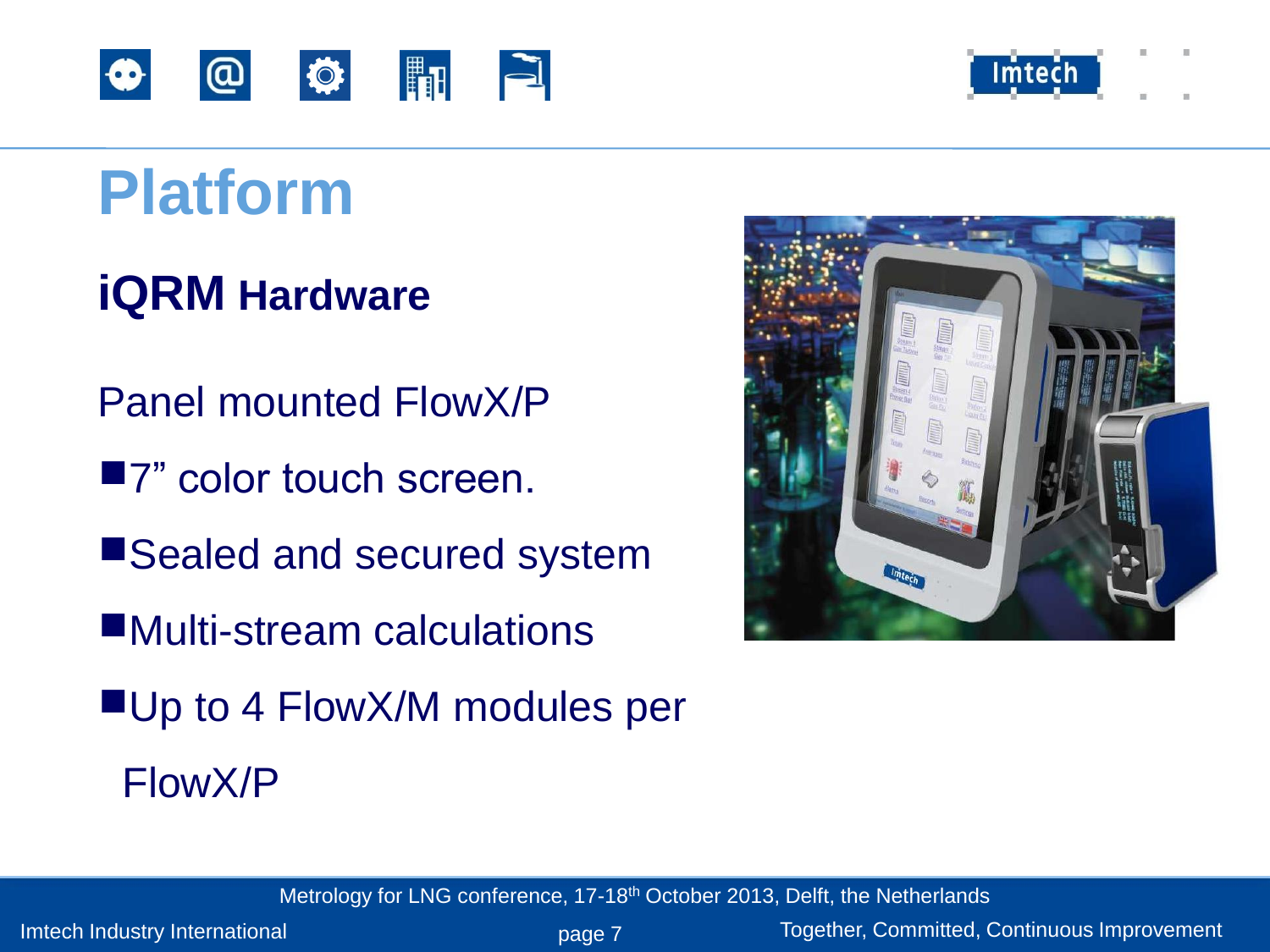



```
#include <stdio.h>
main()\{printf("hello, world\n");
}
```
#### **iQRM Software**

- ■FlowX/P
	- User interface
	- Extended Communication features
- ■FlowX/M
	- Application software for one PGC
	- Compliant to international standards

Metrology for LNG conference, 17-18<sup>th</sup> October 2013, Delft, the Netherlands

Imtech Industry International **page 8** Together, Committed, Continuous Improvement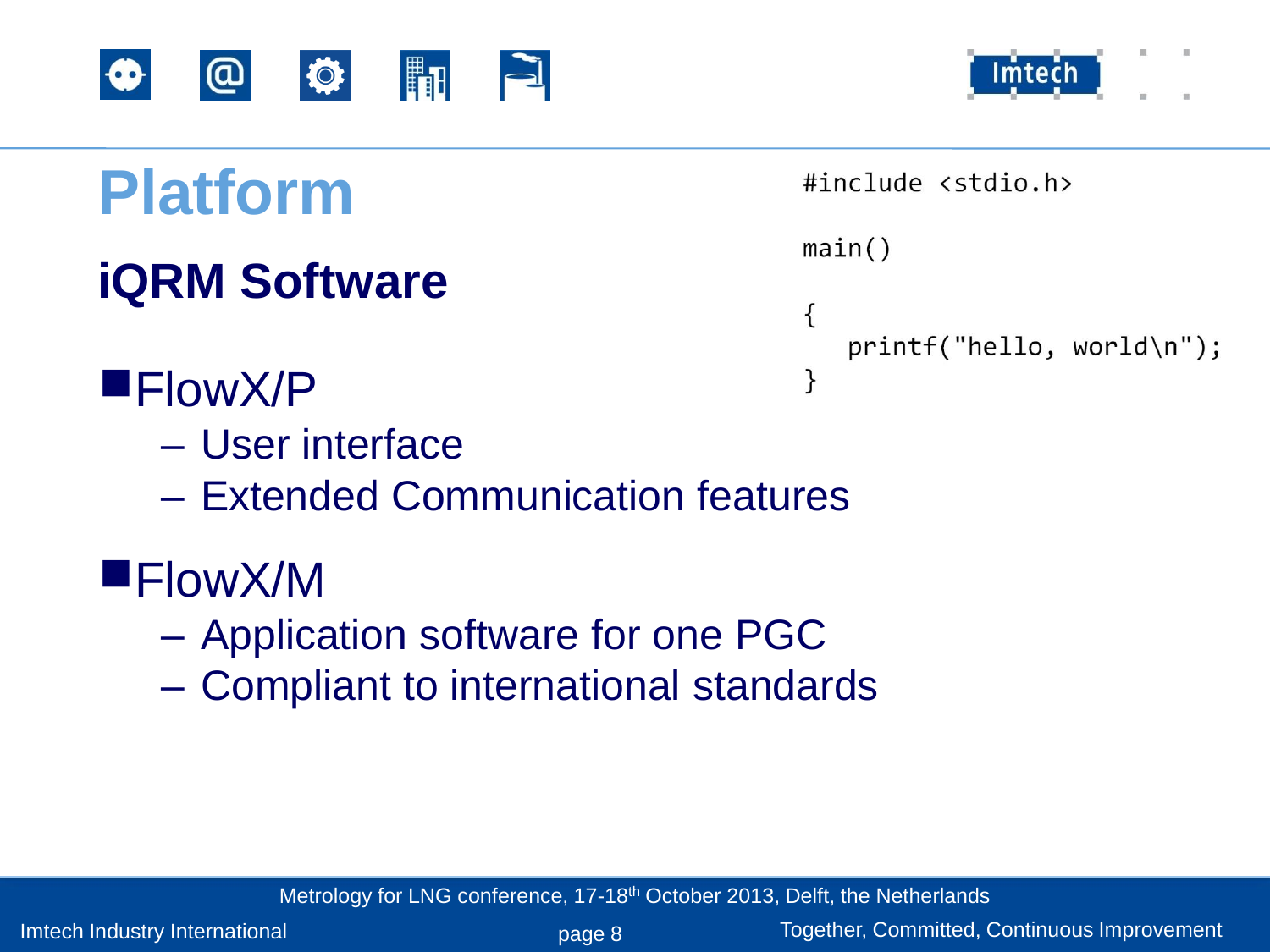



#### **iQRM Software Platform**

■Certified standard application software

■Secured access

■Configurable to meet on site applications

Metrology for LNG conference, 17-18<sup>th</sup> October 2013, Delft, the Netherlands

Imtech Industry International **page 9** Together, Committed, Continuous Improvement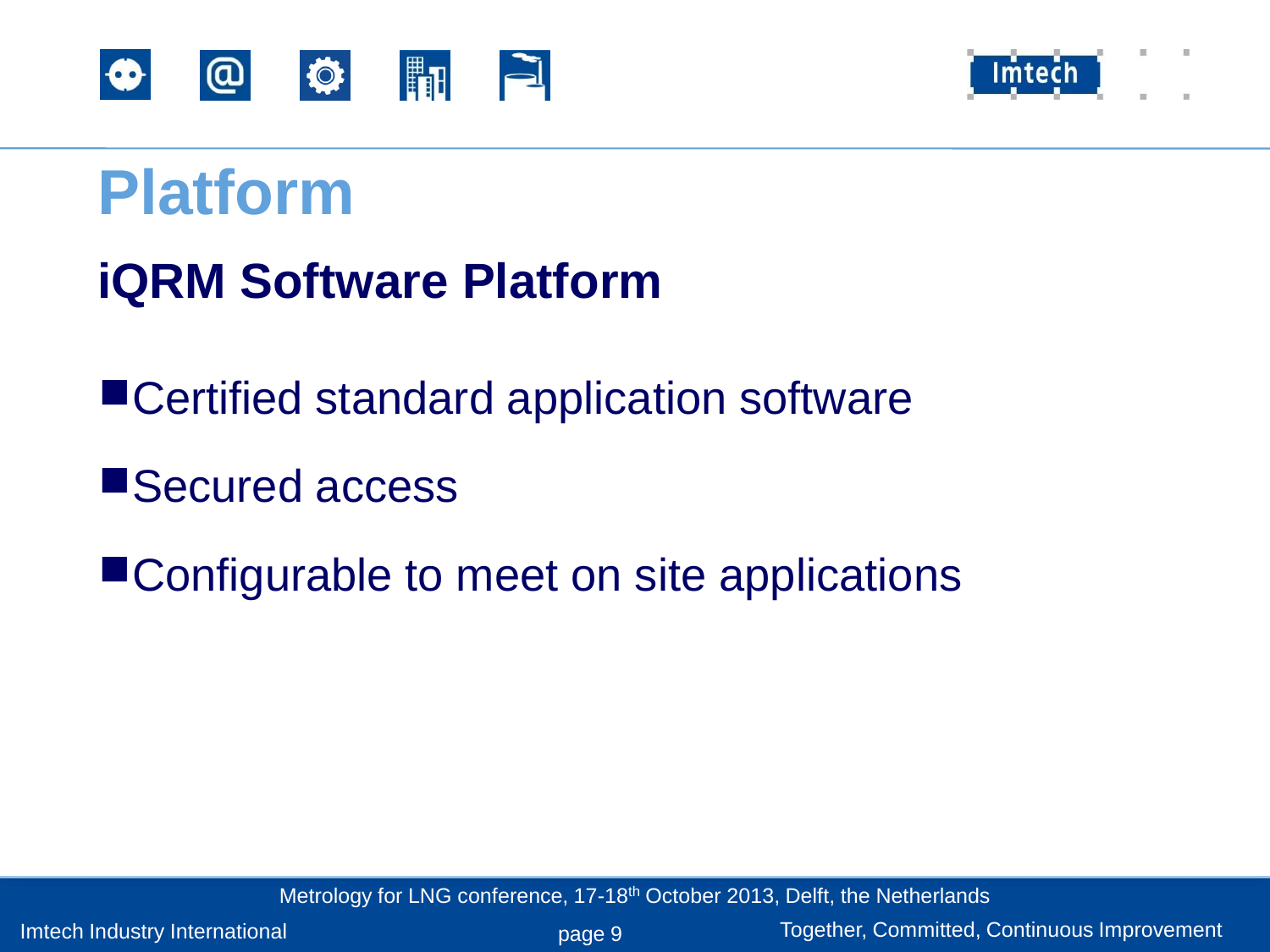



## **iQRM Functions**

## **iQRM Software**

#### ■**Loading**

- Read PGC Measurements
- Evaluate measurement results
- Calculate flow weighted average composition
- Generate and print CoQ

Metrology for LNG conference, 17-18<sup>th</sup> October 2013, Delft, the Netherlands

Imtech Industry International **page 10** page 10 Together, Committed, Continuous Improvement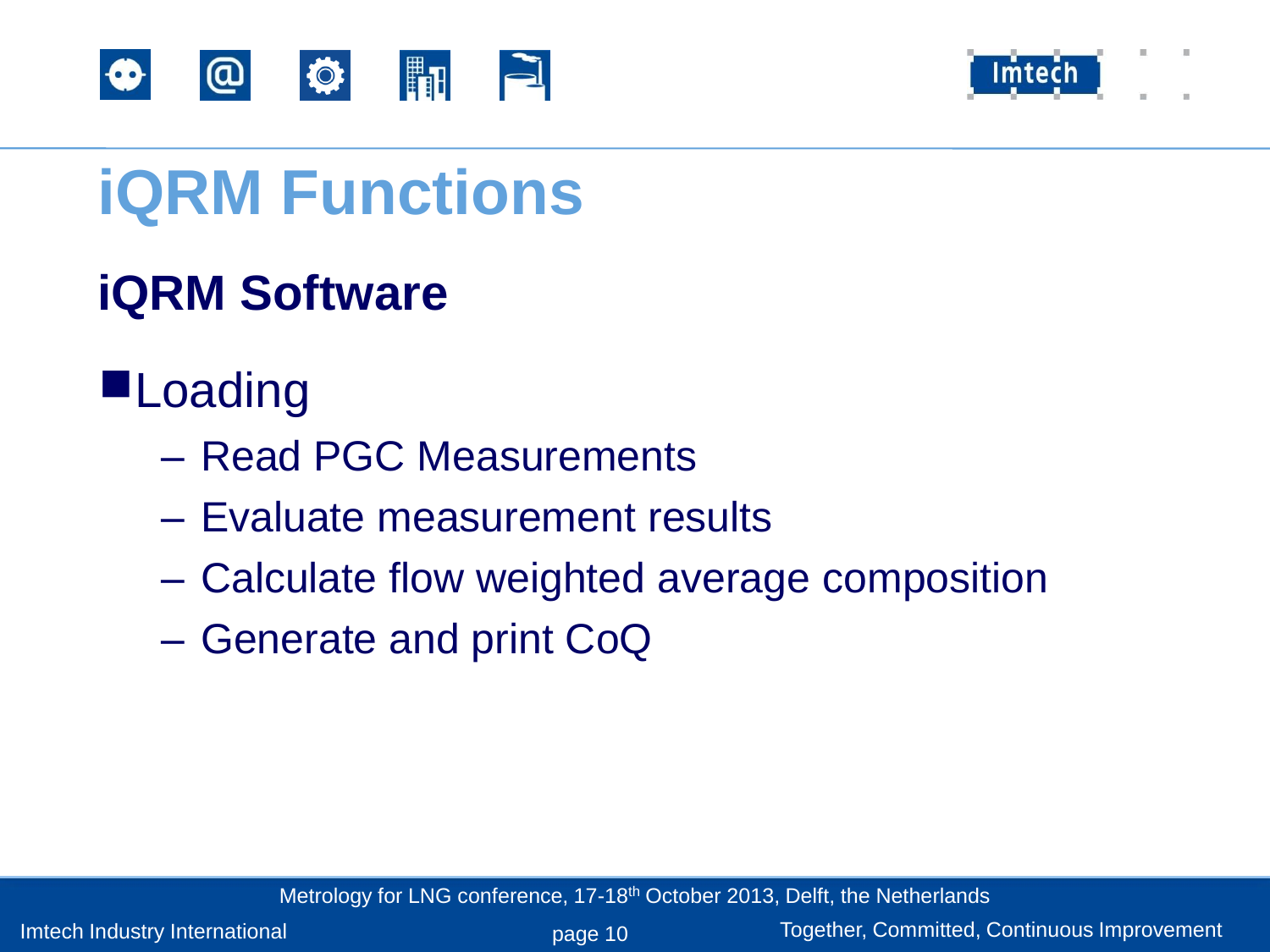



## **iQRM Functions**

#### **iQRM Software**

- ■Single Point Validation
	- Runs automatically
	- Starts automatically (time based) or Manually.
	- Evaluated validation results
	- Generate and print validation report

Metrology for LNG conference, 17-18<sup>th</sup> October 2013, Delft, the Netherlands

Imtech Industry International **page 11** Person by Dege 11 Together, Committed, Continuous Improvement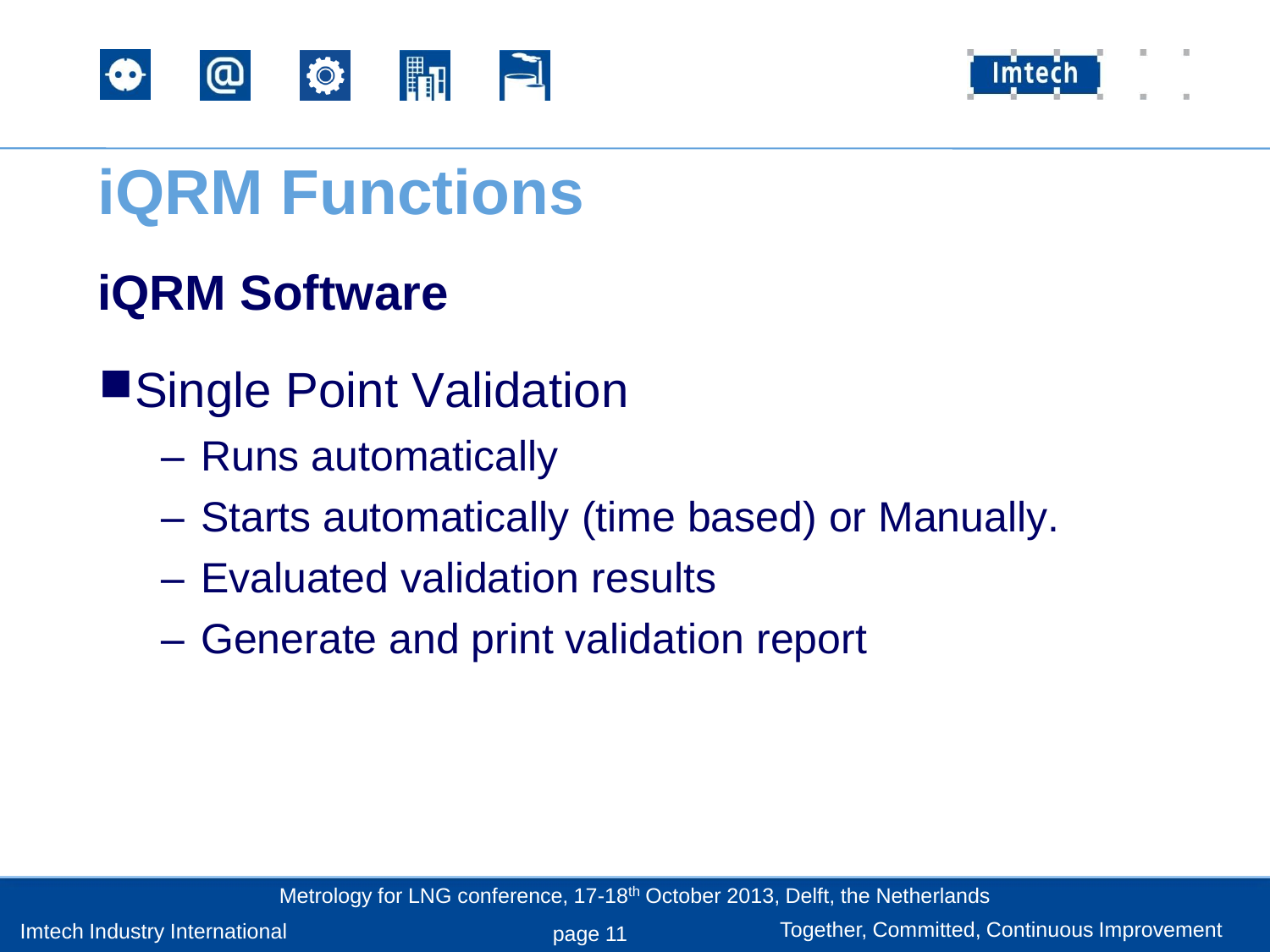



## **iQRM Functions**

#### **iQRM Software**

#### ■Perform a multi point validation session

- Semi automatic
- Not related to single point validations
- Not related to loadings
- Results can be uploaded for off-line PGC performance evaluation

Metrology for LNG conference, 17-18<sup>th</sup> October 2013, Delft, the Netherlands

Imtech Industry International **page 12** page 12 Together, Committed, Continuous Improvement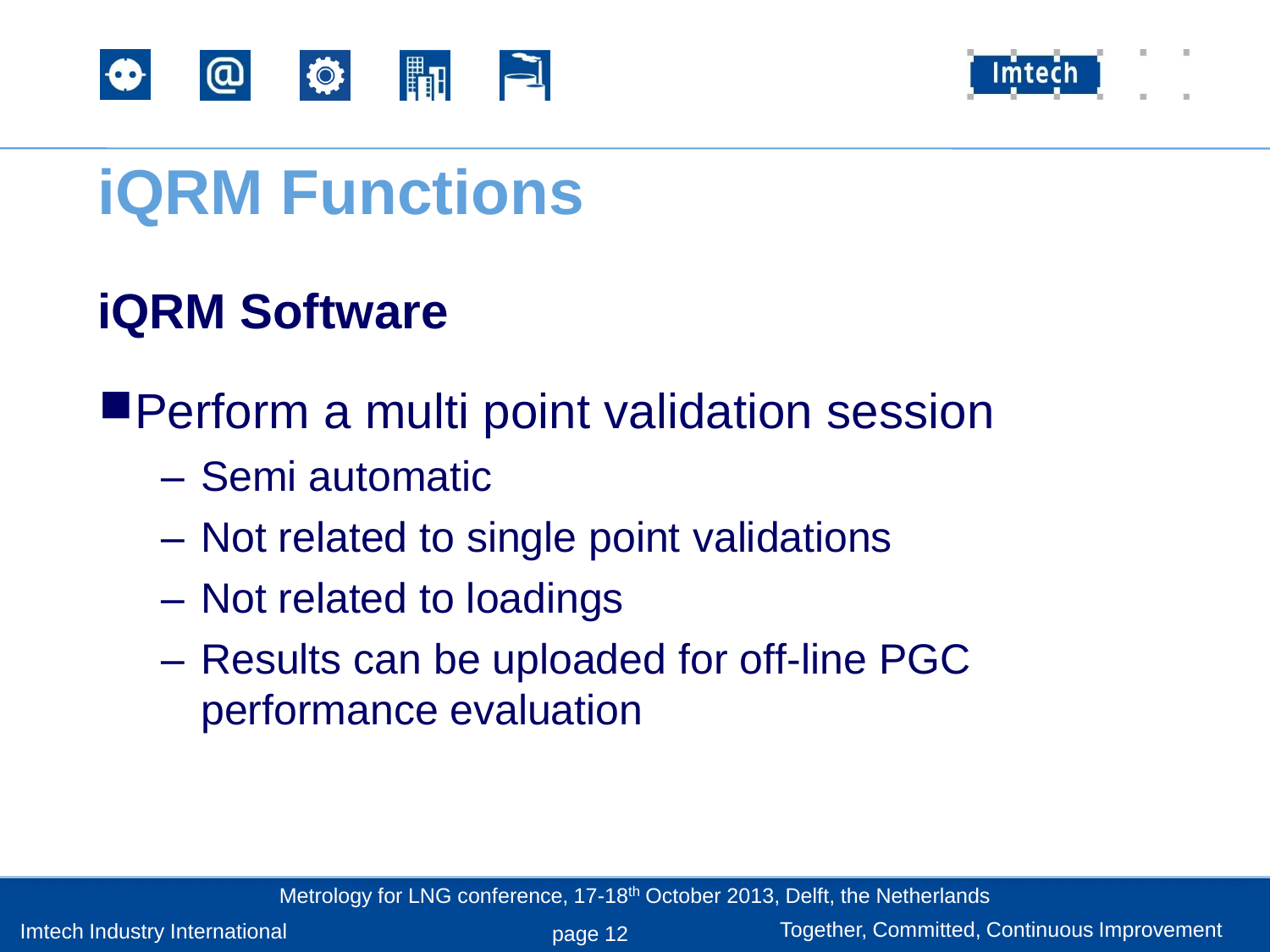



## **Product**

#### **Liquefied Natural Gas (LNG)**

■Composition measured by PGC: C1, C2, C3, iC4, nC4, iC5, nC5, C6+, N2 and CO2, with C6+ representing C6 and heavier fractions.

- ■Other components can be added. (e.g. Argon)
- ■iQRM focus is currently on LNG (un)loading systems.
- ■iQRM version for 24/7 systems under investigation.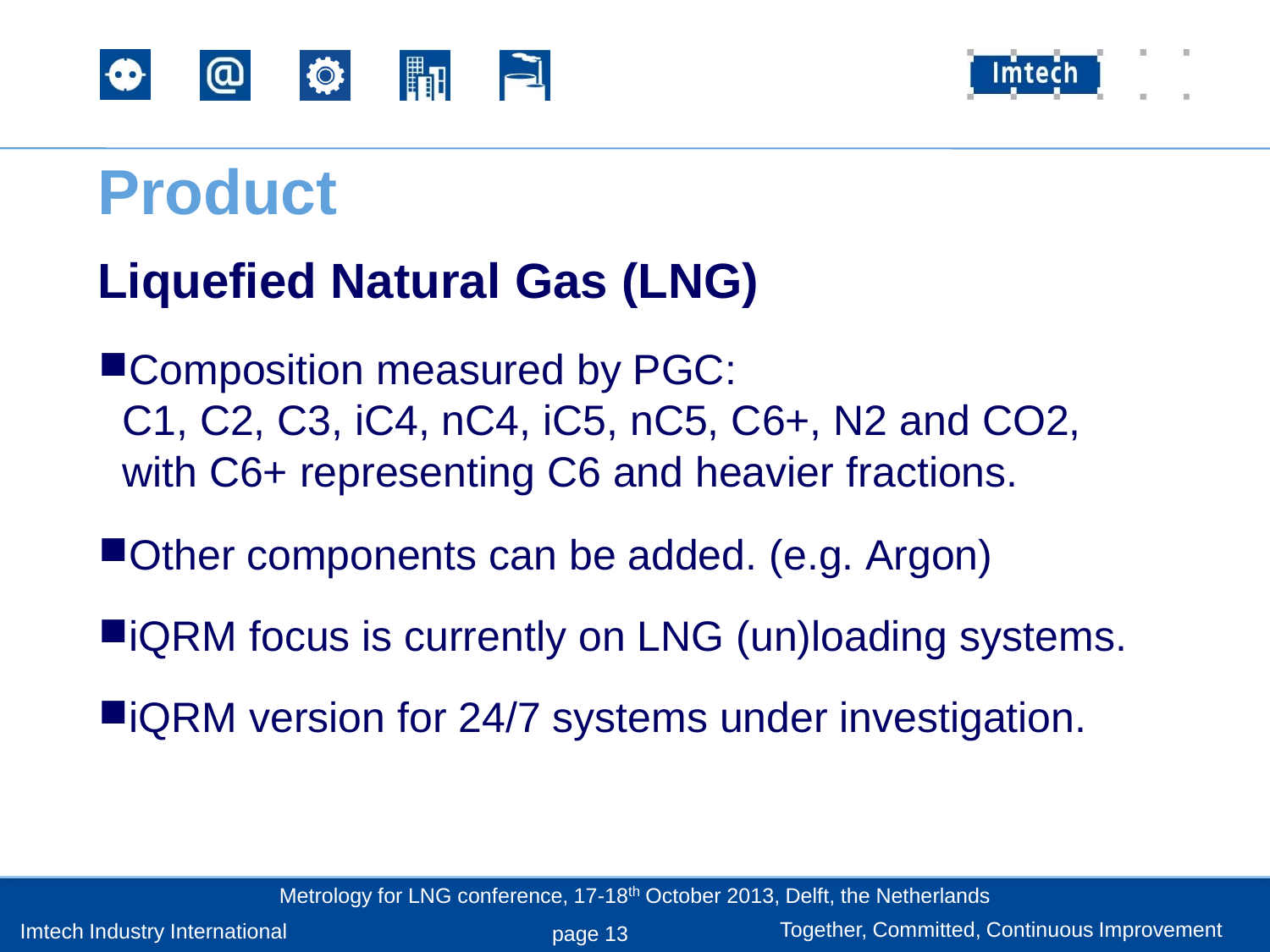



## **Single Point Validation**

#### **Validation Session**

- ■An ongoing loading postpones starting a new validation.
- ■Configurable Validation time interval
- ■Configurable Validation validity period
- ■iQRM performs the validation automatically
- ■Validation sessions may FAIL or PASS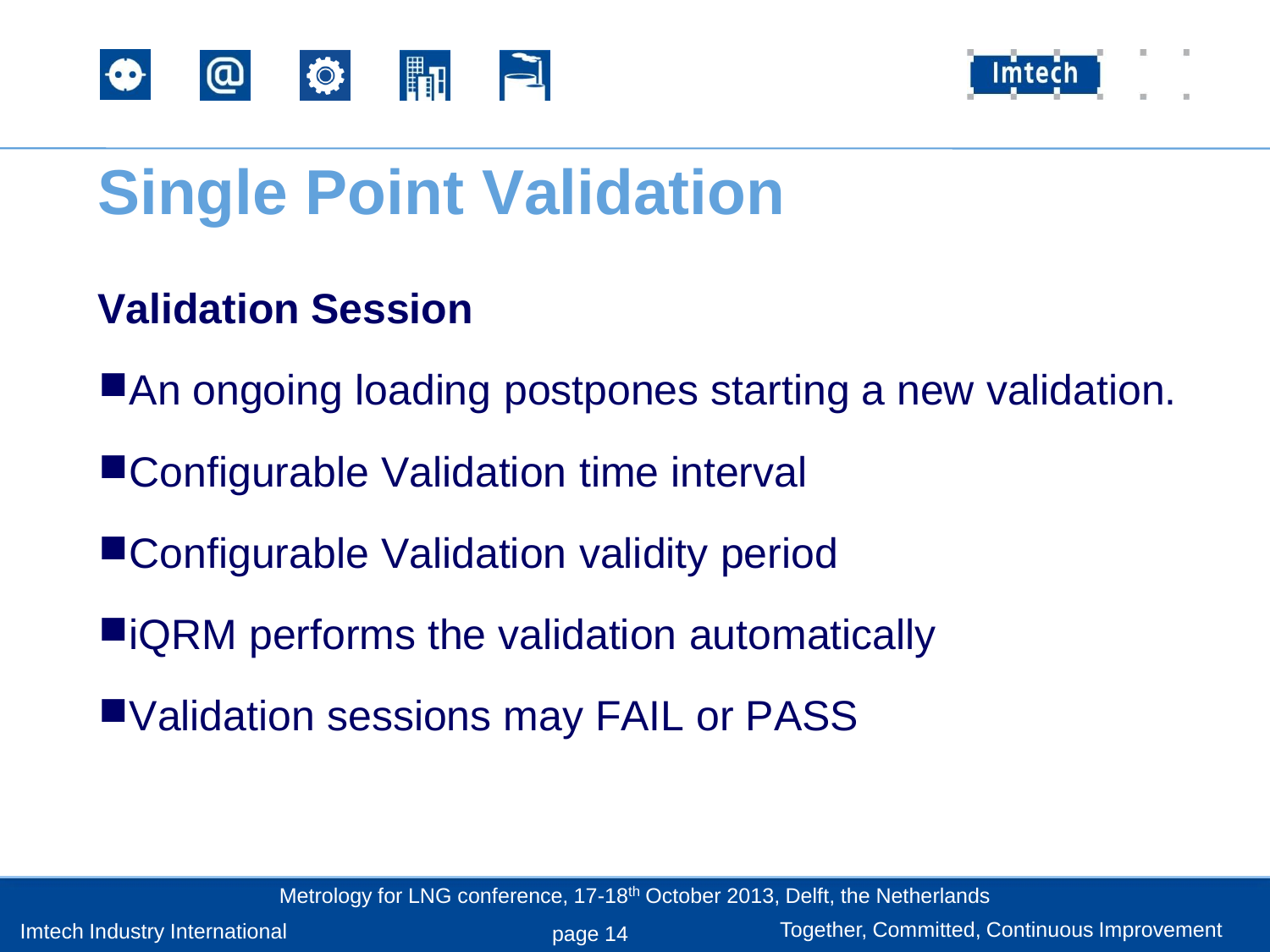



## **Single Point Validation**

#### **Evaluation**

■Calculate mean and standard deviation of PGC readings.

■Add results to Control Charts and apply Decision Rules to determine validation result.

■A result is either "**GOOD**" or "**BAD**"

■iQRM can calculates GHV and RD values acc. ISO6967 or GPA2172:1996 and cross check with PGC values.

Metrology for LNG conference, 17-18<sup>th</sup> October 2013, Delft, the Netherlands

Imtech Industry International **page 15** Person by Dege 15 Together, Committed, Continuous Improvement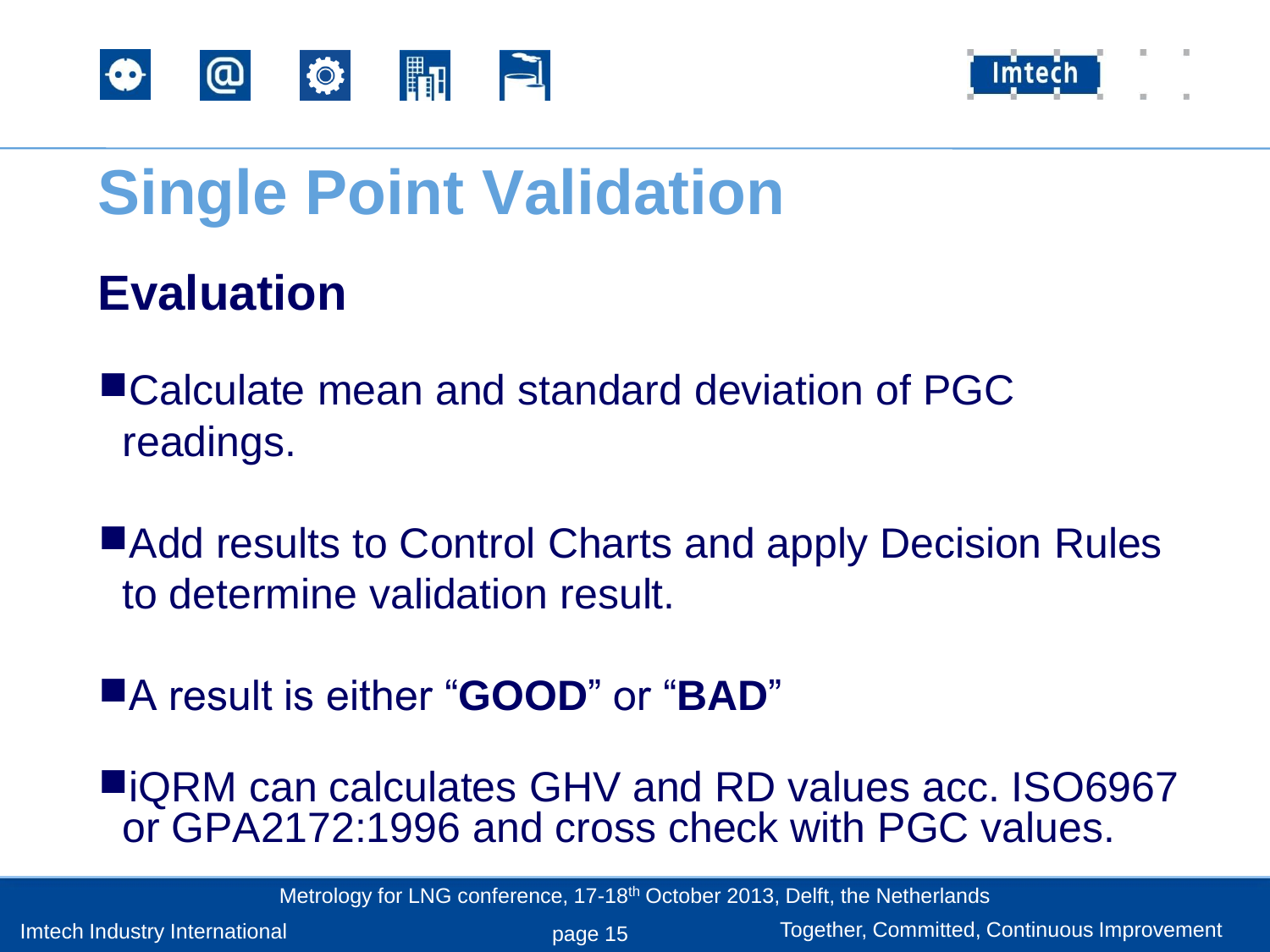



## **Single Point Validation Control Charts**

■Collection of mean and standard deviation results of the latest single point validations.

#### ■Control Charts restarts when:

- Validation gas changes
- PGC is calibrated
- Number of validation readings changes
- Decision rules changes

Metrology for LNG conference, 17-18<sup>th</sup> October 2013, Delft, the Netherlands

Imtech Industry International **page 16** Together, Committed, Continuous Improvement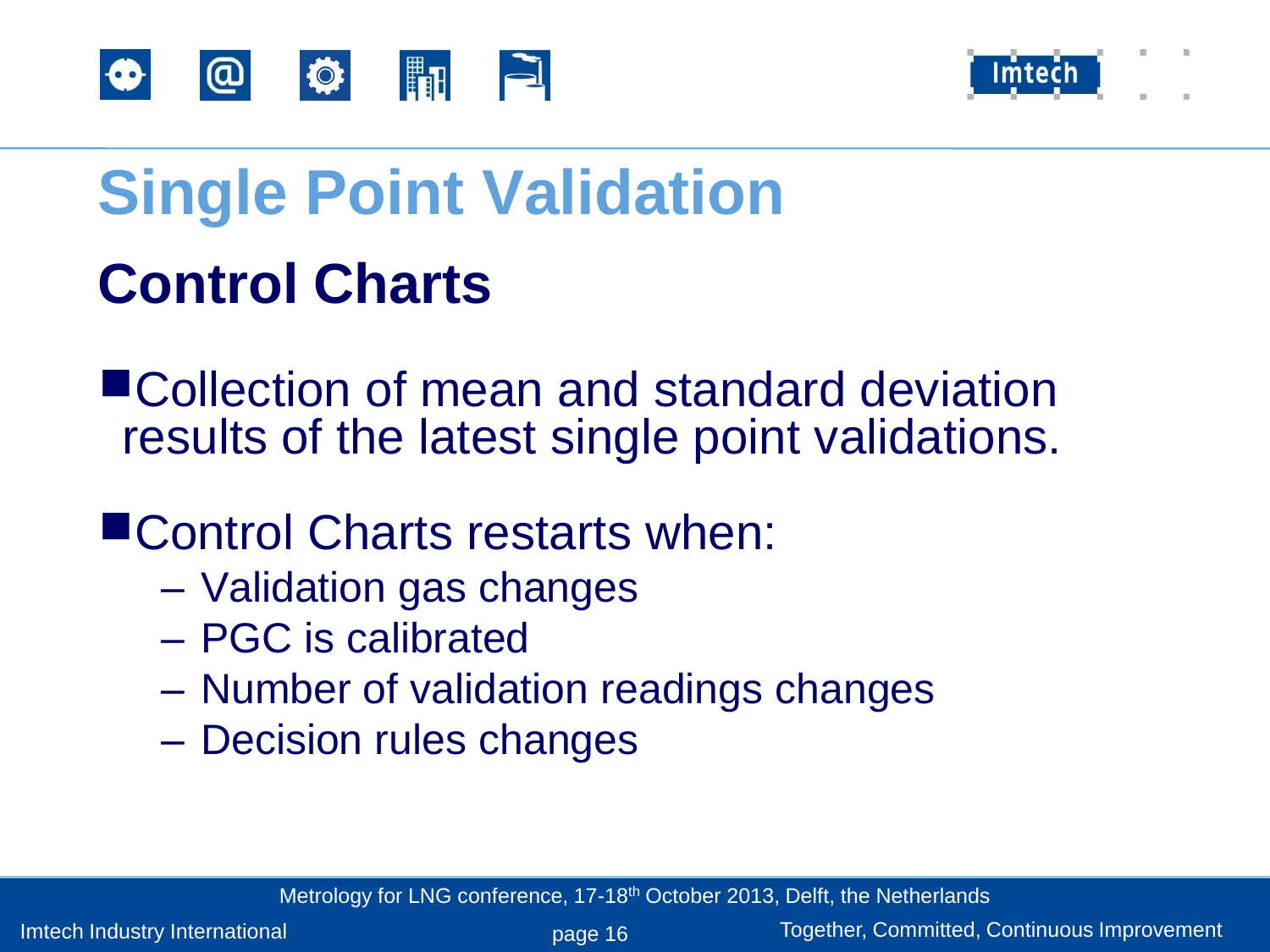



#### **Single Point Validation Decision Rules** 0,8

- ■Control Limit Check
- ■Warning Limit Check
- ■Half Warning Limit Check
- ■Offset Check





Metrology for LNG conference, 17-18<sup>th</sup> October 2013, Delft, the Netherlands

Imtech Industry International **page 17** Person by Dege 17 Together, Committed, Continuous Improvement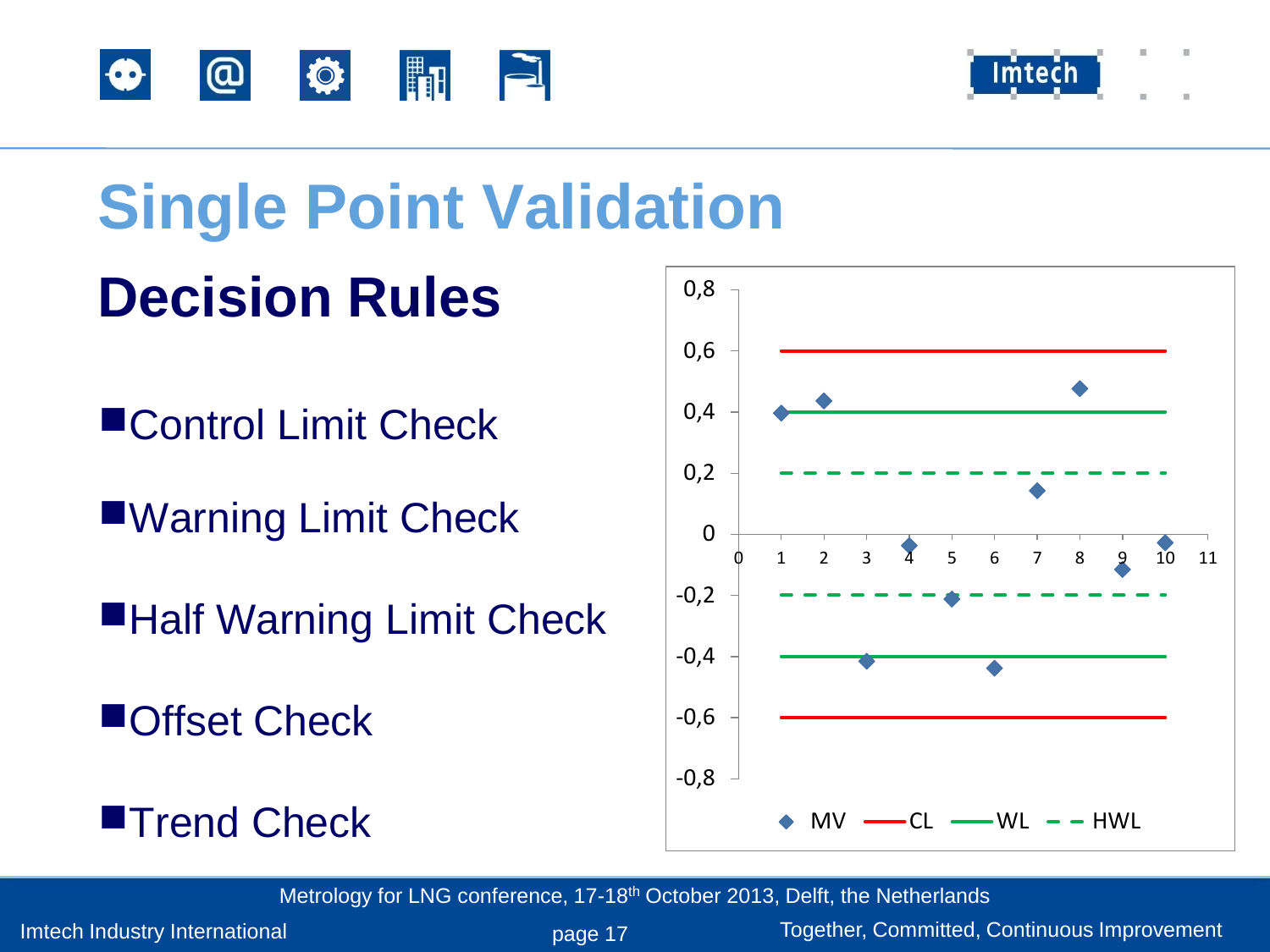



## **Single Point Validation**

| <b>Company Logo</b>               |                             |                      |                          |                          | ш<br><b>Validation Report</b><br>Imtech     |             |             |                                       |           |                     |               |               |  |  |  |
|-----------------------------------|-----------------------------|----------------------|--------------------------|--------------------------|---------------------------------------------|-------------|-------------|---------------------------------------|-----------|---------------------|---------------|---------------|--|--|--|
| /alidation ID:                    | 234                         |                      | <b>Start Validation:</b> | 6:00:00<br>$1$ -jan-2012 |                                             |             |             | $1$ -jan-2012<br>18:01:53<br>Printed: |           |                     |               |               |  |  |  |
|                                   |                             |                      | <b>End Validation:</b>   |                          | $1$ -jan-2012                               | 18:00:00    |             |                                       |           |                     |               |               |  |  |  |
| Component                         | Reference<br><b>Val Gas</b> |                      |                          |                          | <b>Measured</b>                             |             |             | <b>Calculated</b>                     |           |                     |               |               |  |  |  |
| Gas Bottle ID:                    | 123                         | Cycle 1              | Cycle 2                  | Cycle 3                  | Cycle 4                                     | Cycle 5     | Cycle 6     | <b>Mean</b>                           | Std, dev. | <b>Error (Mean)</b> |               | <b>Result</b> |  |  |  |
|                                   | mol%                        | mol%                 | mol%                     | mol%                     | mol%                                        | mol%        | mol%        | mol%                                  | mol%      | mol%                | %             |               |  |  |  |
| Methane                           | 90,00                       | 90,014019            | 90,040389                | 90,056253                | 89,974085                                   | 89,982260   | 89,992988   | 90,009999                             | 0,032948  | 0,009999            | 0,011         | Good          |  |  |  |
| Ethane                            | 6,00                        | 5,999384             | 5,972665                 | 5,958883                 | 6,007577                                    | 5,998741    | 5,999207    | 5,989409                              | 0.019104  | $-0,010591$         | 0,177         | Good          |  |  |  |
| Propane                           | 2,00                        | 1,996919             | 1,995163                 | 1,988993                 | 2,006902                                    | 2,016891    | 2,010590    | 2,002576                              | 0,010576  | 0,002576            | 0,129         | Good          |  |  |  |
| i-Butane                          | 0,30                        | 0.299023             | 0.299708                 | 0,299681                 | 0,302356                                    | 0,300220    | 0,299433    | 0,300070                              | 0.001186  | 0,000070            | 0,023         | Good          |  |  |  |
| n-Butane                          | 0,30                        | 0,298120             | 0,299658                 | 0,298420                 | 0,300162                                    | 0,300265    | 0.300941    | 0,299594                              | 0,001108  | $-0,000406$         | 0,135         | Good          |  |  |  |
| i-Pentane                         | 0,05                        | 0.049825             | 0.049886                 | 0,049639                 | 0.050296                                    | 0,050412    | 0.049910    | 0.049995                              | 0.000297  | $-0.000005$         | 0,011         | Good          |  |  |  |
| n-Pentane                         | 0,02                        | 0,020034             | 0,019850                 | 0,019878                 | 0,020135                                    | 0,020015    | 0,020068    | 0,019997                              | 0,000111  | $-0,000003$         | 0,017         | Good          |  |  |  |
| Hexane plus                       | 0.03                        | 0.030007             | 0,030047                 | 0,029966                 | 0,030100                                    | 0,030233    | 0.030087    | 0.030073                              | 0,000093  | 0,000073            | 0,245         | Good          |  |  |  |
| Nitrogen<br><b>Carbon Dioxide</b> | 0,30                        | 0.299223<br>0.993446 | 0.297541<br>0,995094     | 0.297945                 | 0.301904<br>1.006482                        | 0,299986    | 0.299932    | 0.299422                              | 0,001581  | $-0,000578$         | 0,193         | Good          |  |  |  |
|                                   | 1,00                        |                      |                          | 1,000343                 |                                             | 1,000978    | 0,996845    | 0,998865                              | 0,004740  | $-0,001135$         | 0,114         | Good          |  |  |  |
|                                   | 54.00                       |                      |                          |                          | Measured by PGC (MJ/kg)                     |             |             | MJ/kg                                 | MJ/kg     | MJ/kg               | $\frac{9}{6}$ |               |  |  |  |
|                                   |                             | 54,154107            | 53,880900                | 54,211123                | 53,920227                                   | 53,852444   | 53,983906   | 54,000451                             | 0,148930  | 0,000451            | 0,001         | Good          |  |  |  |
| <b>GHV</b>                        |                             |                      |                          |                          | iQRM calculation according ISO 6976 (MJ/kg) |             |             |                                       |           |                     |               |               |  |  |  |
|                                   |                             | 54,046873            | 54,048233                | 54,029832                | 54,105031                                   | 53,874505   | 54,104843   | 54,034886                             | 0,084716  | 0.034886            | 0,065         | Good          |  |  |  |
| <b>GHV Cross Check</b>            |                             | 0.107234             | $-0.167334$              | 0.181290                 | $-0.184804$                                 | $-0,022061$ | $-0.120937$ |                                       | 0.151338  | $-0.034435$         | 0.064         | Good          |  |  |  |
|                                   |                             |                      |                          |                          |                                             |             |             |                                       |           |                     |               |               |  |  |  |
|                                   |                             |                      |                          |                          | <b>Measured by PGC</b>                      |             |             |                                       |           |                     | $\frac{9}{6}$ |               |  |  |  |
| <b>Relative Density</b>           | 0.62                        | 0,619784             | 0,619323                 | 0.621693                 | 0.622221                                    | 0,617830    | 0.620196    | 0.620175                              | 0,001604  | 0.000175            | 0,028         | Good          |  |  |  |
|                                   |                             |                      |                          |                          | iQRM calculation according ISO 6976         |             |             |                                       |           |                     |               |               |  |  |  |
|                                   |                             | 0,619672             | 0,619985                 | 0.619314                 | 0,618569                                    | 0,619087    | 0.620401    | 0,619505                              | 0,000655  | $-0,000495$         | 0,080         | Good          |  |  |  |
| <b>RD Cross Check</b>             |                             | 0,000112             | $-0,000662$              | 0,002379                 | 0.003652                                    | $-0.001257$ | $-0.000206$ |                                       | 0.001917  | 0.000670            | 0,108         | Good          |  |  |  |
| <b>Validation Status:</b>         |                             | GOOD                 |                          |                          |                                             |             |             |                                       |           |                     |               |               |  |  |  |
| <b>Witnessed by</b>               | <b>Witnessed by</b>         |                      |                          |                          | <b>Witnessed by</b>                         |             |             |                                       |           |                     |               |               |  |  |  |
| Name:                             |                             |                      |                          | Name:                    |                                             |             |             | Name:                                 |           |                     |               |               |  |  |  |
| Company:                          | Company:                    |                      |                          |                          | Company:                                    |             |             |                                       |           |                     |               |               |  |  |  |
| Date:                             | Date:                       |                      |                          |                          | Date:                                       |             |             |                                       |           |                     |               |               |  |  |  |
| Signature:                        | Signature:                  |                      |                          |                          | Signature:                                  |             |             |                                       |           |                     |               |               |  |  |  |

Metrology for LNG conference, 17-18<sup>th</sup> October 2013, Delft, the Netherlands

Imtech Industry International **page 18** Together, Committed, Continuous Improvement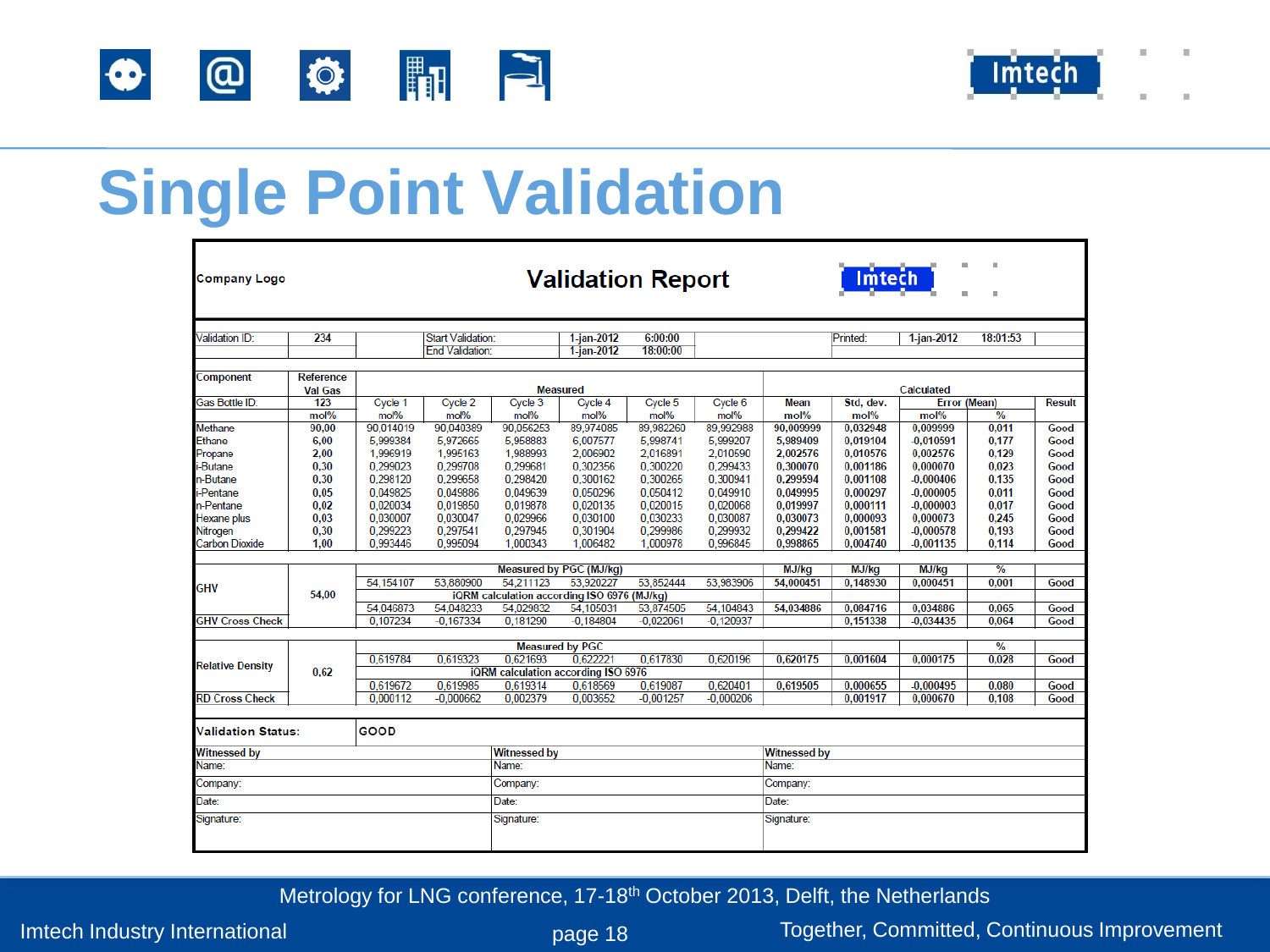



#### **Starting a Loading**

■Trigger from DCS or other system.

■A loading prevails over a validation.

■A loading does not start when validation result is "**BAD**".

■A loading starts when validation result is "**GOOD**", even when the validation is expired.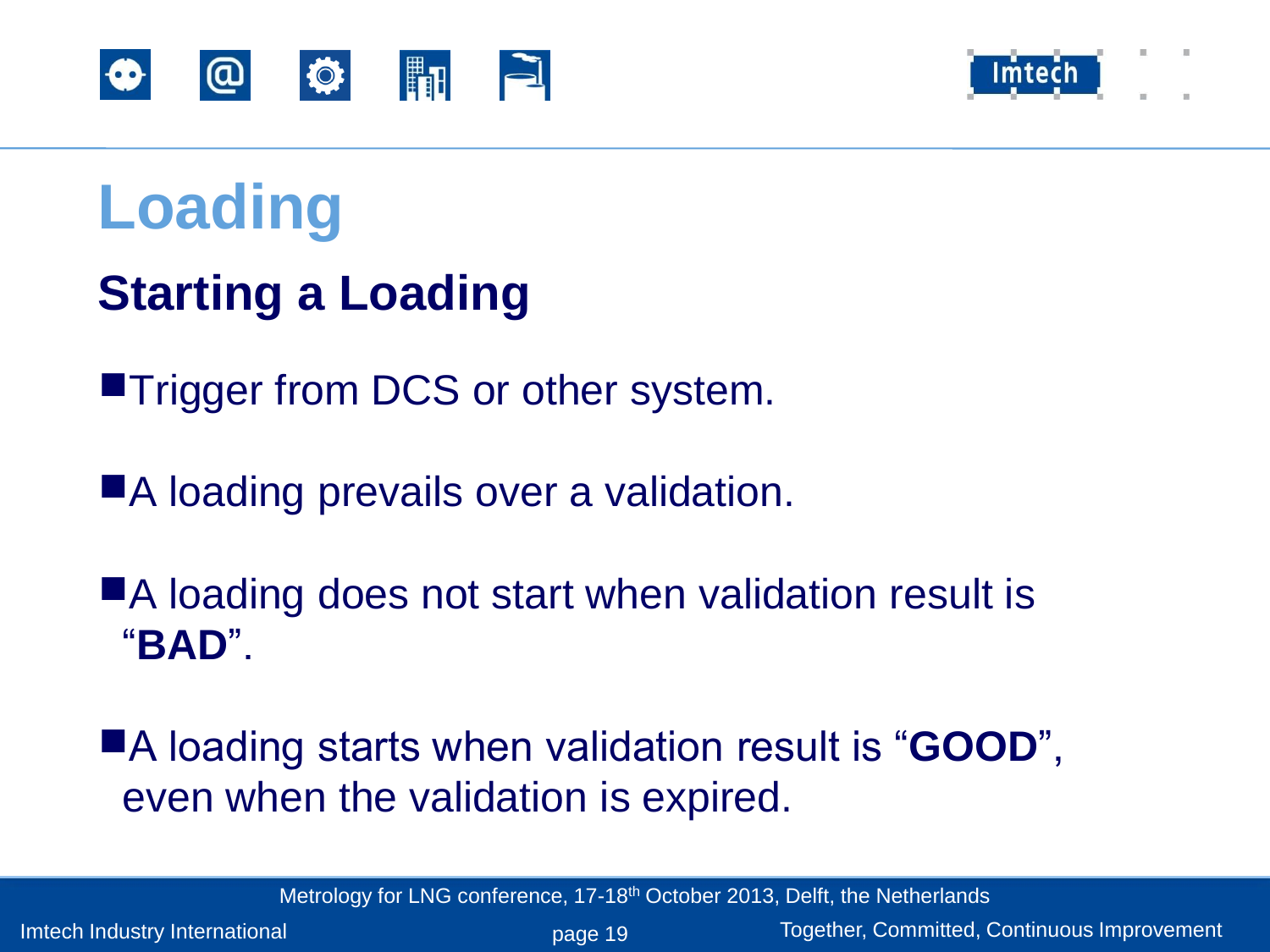



**Procedure**

■Collect PGC from start to end of loading.

■PGC readings are marked as "Invalid" when:

- Loading is paused.
- LNG inlet vaporizer temperature too high.
- Sample temperature at accumulator too low.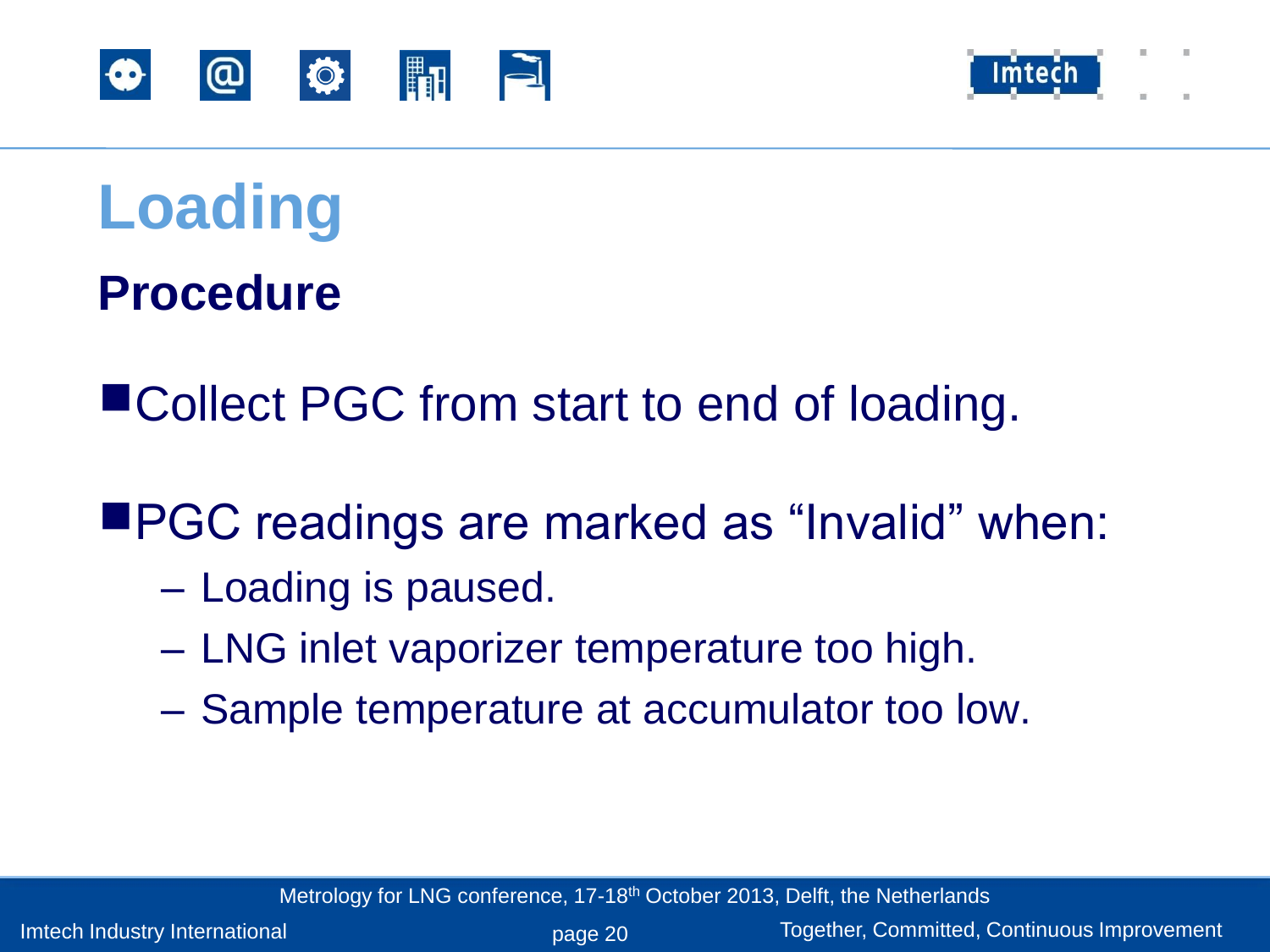



#### **Measurement Analysis**

■Valid measurements undergo Grubbs outlier checks on GHV.

■Average composition will be determined based on valid measurements without outliers.

■Average calculation can be Time proportional and Flow weighted.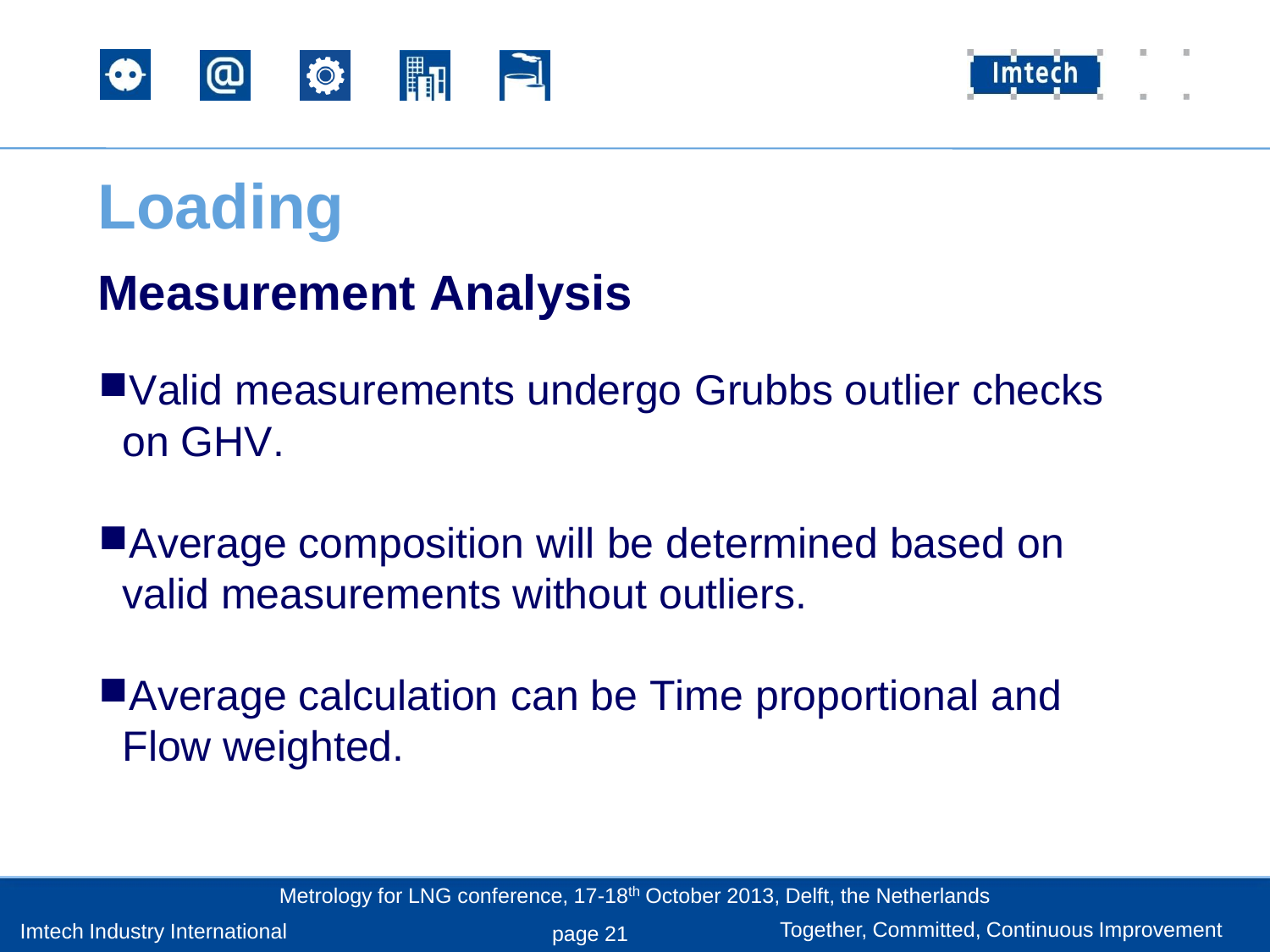





Imtech Industry International **page 22** Together, Committed, Continuous Improvement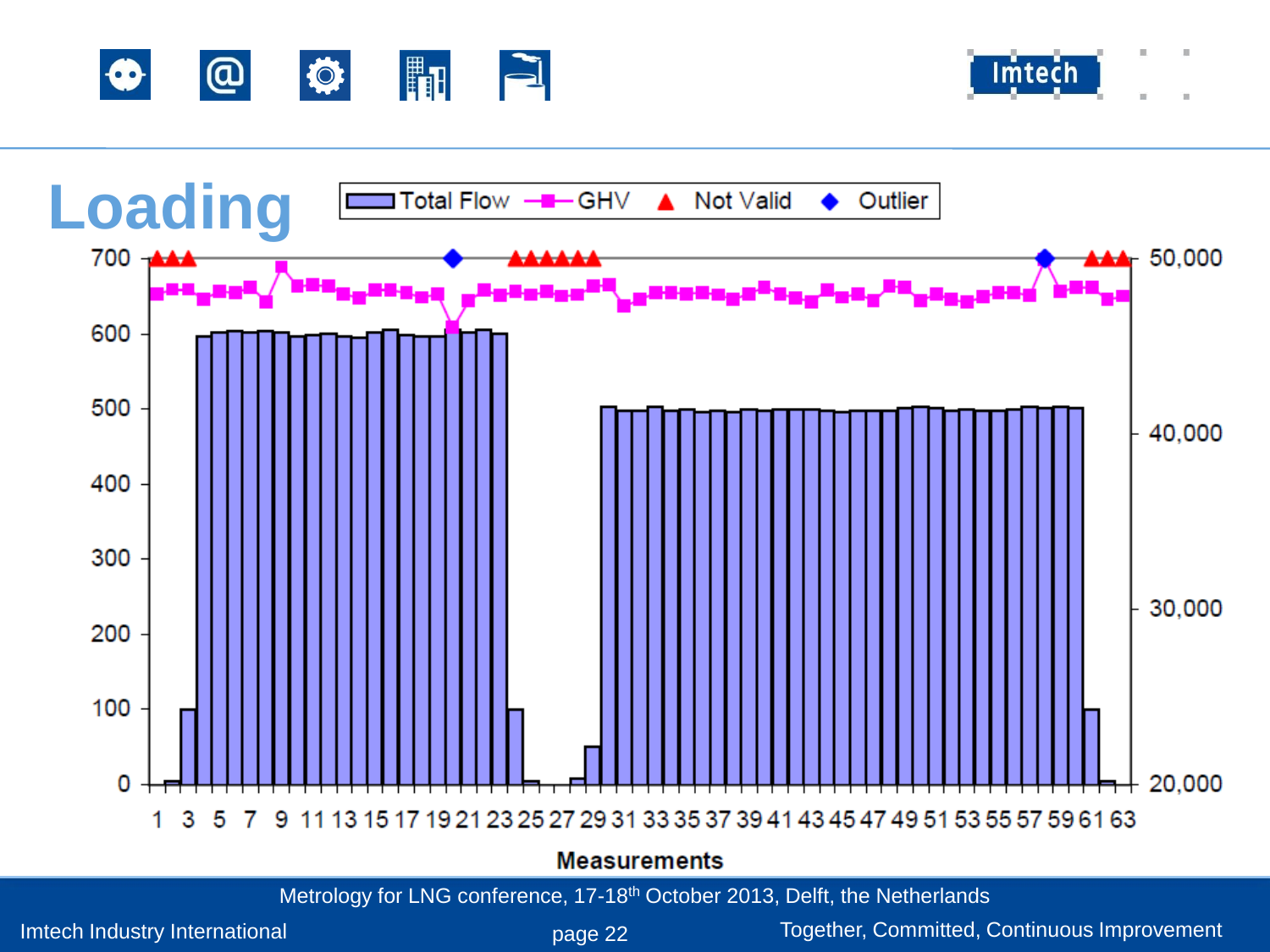





Metrology for LNG conference, 17-18<sup>th</sup> October 2013, Delft, the Netherlands

Imtech Industry International **page 23** Together, Committed, Continuous Improvement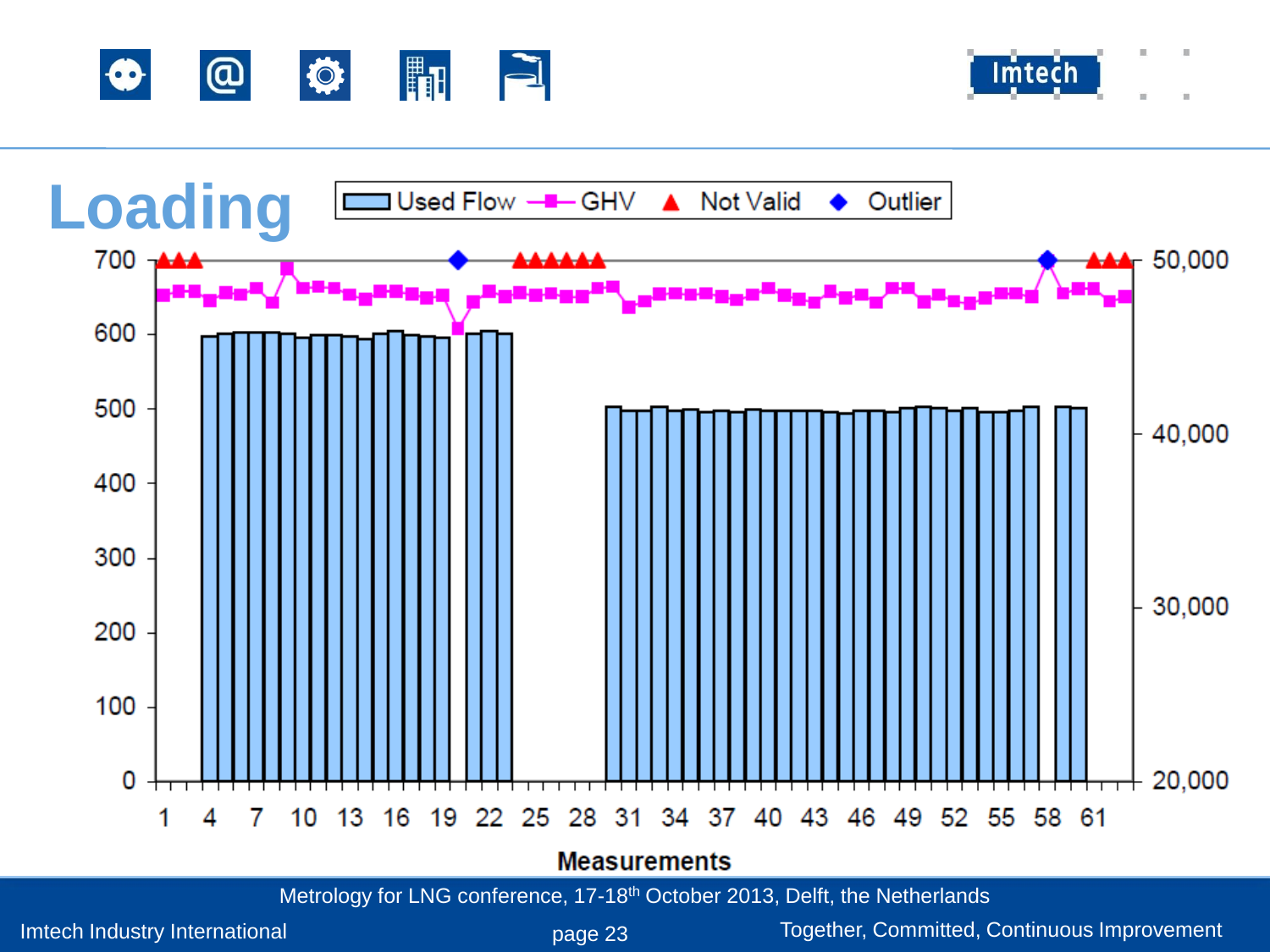



#### **Typical Certificate of Quality (CoQ) contains:**

■Unique loading ID ■Reference to Last Validation ■Start and End loading date and time ■PGC measurement coverage of loading ■Average Composition, GHV and RD ■Number of used measurements, invalid measurements, found outliers

Metrology for LNG conference, 17-18<sup>th</sup> October 2013, Delft, the Netherlands

Imtech Industry International **page 24** Together, Committed, Continuous Improvement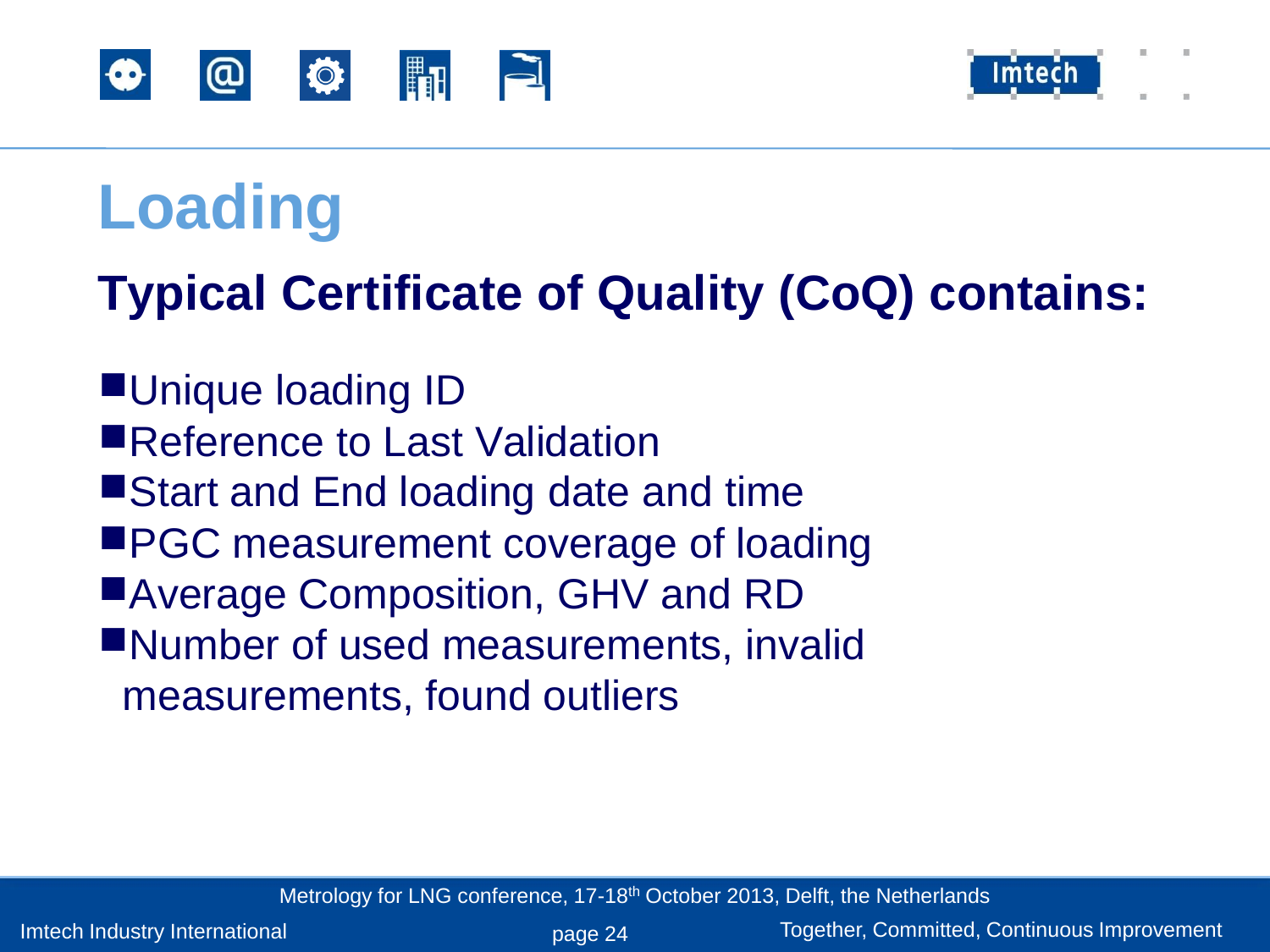



## **CoQ, printed automatically**

| <b>Company Logo</b>                                              |                                   |                                   |                        |                                            |                                    |                                              |                          |                                   | <b>Certificate of Quality</b>      |                                                                          |                    | Imtech                                                                                            |                                                                                              |  |              |  |  |
|------------------------------------------------------------------|-----------------------------------|-----------------------------------|------------------------|--------------------------------------------|------------------------------------|----------------------------------------------|--------------------------|-----------------------------------|------------------------------------|--------------------------------------------------------------------------|--------------------|---------------------------------------------------------------------------------------------------|----------------------------------------------------------------------------------------------|--|--------------|--|--|
| Loading ID:<br>2345<br>234<br>Last Validation ID:                |                                   |                                   |                        | Start Loading:<br>End Loading:<br>Printed: |                                    | $1$ -jan-2012<br>$1$ -jan-2012<br>1-jan-2012 |                          | 6:00:00<br>18:00:00<br>18:01:53   |                                    | <b>Total Registered Loading Flow</b><br>Flow covered by PGC Measurements |                    | $34362 \, \text{m}^3$<br>$31795 \text{ m}^3$<br>Percentage covered by PGC measurements<br>92,53 % |                                                                                              |  |              |  |  |
| <b>Average Composition</b><br>C <sub>1</sub><br>mol%<br>90,00119 | C <sub>2</sub><br>mol%<br>5,99951 | C <sub>3</sub><br>mol%<br>1,99882 | iC4<br>mol%<br>0,30007 | nC4<br>mol%<br>0,30024                     | iC <sub>5</sub><br>mol%<br>0,04999 | nC5<br>mol%<br>0,02000                       | $C6+$<br>mol%<br>0,03001 | N <sub>2</sub><br>mol%<br>0,30056 | CO <sub>2</sub><br>mol%<br>0,99961 | <b>GHV</b><br>MJ/Sm <sup>3</sup><br>47,934                               | <b>RD</b><br>0,623 |                                                                                                   | Number of measurements used<br>Number of invalid measurements<br>Number of rejected outliers |  | 53<br>8<br>2 |  |  |
| <b>Witnessed by</b>                                              |                                   |                                   |                        |                                            |                                    |                                              | <b>Witnessed by</b>      |                                   |                                    |                                                                          |                    | <b>Witnessed by</b>                                                                               |                                                                                              |  |              |  |  |
| Name:<br>Company:                                                |                                   |                                   |                        |                                            |                                    | Name:<br>Company:                            |                          |                                   |                                    |                                                                          |                    |                                                                                                   | Name:<br>Company:                                                                            |  |              |  |  |
| Date:<br>Signature:                                              |                                   |                                   |                        |                                            |                                    | Date:<br>Signature:                          |                          |                                   |                                    |                                                                          |                    |                                                                                                   | Date:<br>Signature:                                                                          |  |              |  |  |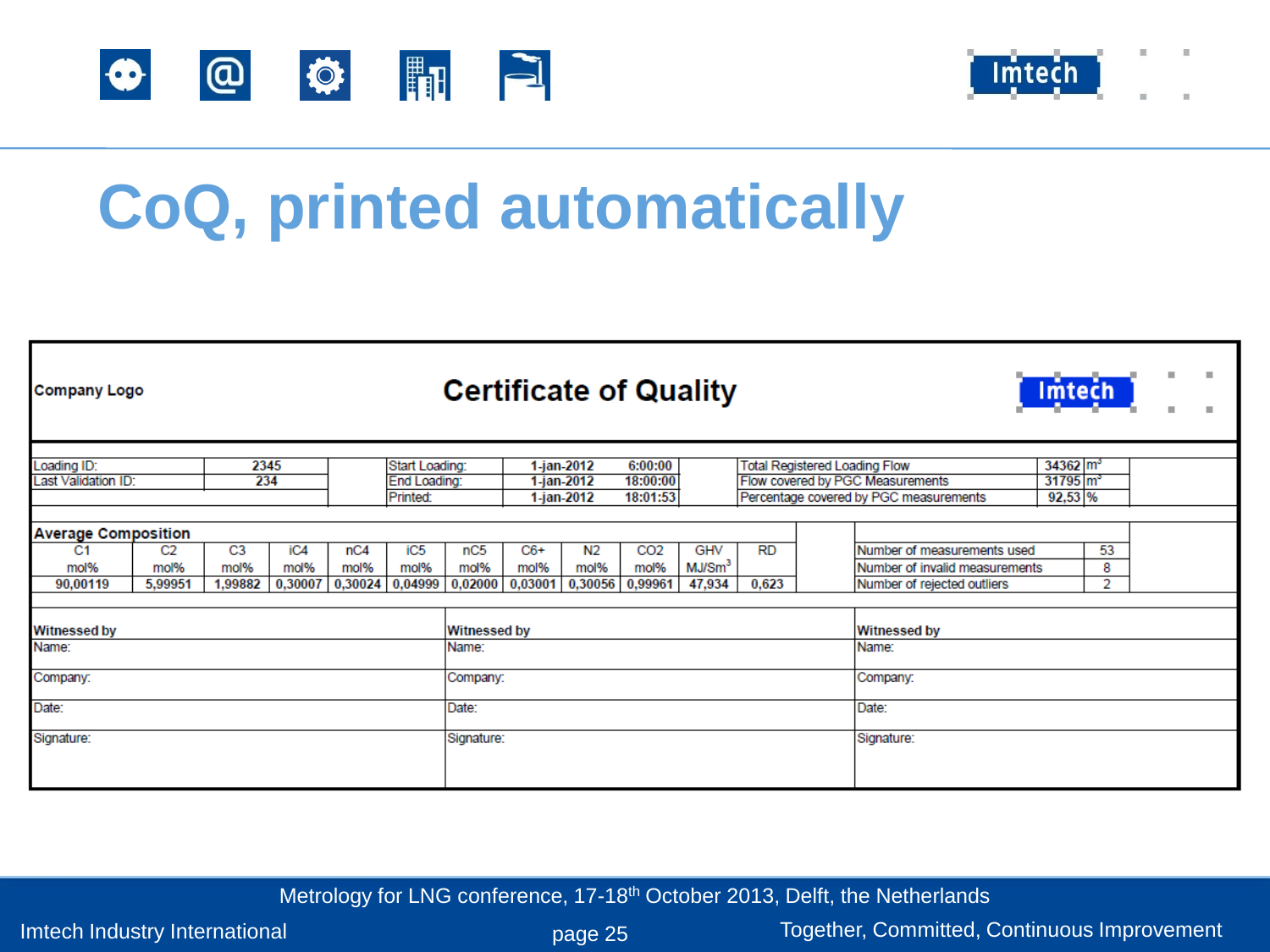



## **Multi Point Validation Purpose**

■Off-line PGC performance evaluation over a certain measurement range carried out by an independent third party. (e.g. acc ISO-10723)

■iQRM supports up to 7 validation gas mixtures

■Results can be uploaded for off-line evaluation

■Results are not used within the iQRM

Metrology for LNG conference, 17-18<sup>th</sup> October 2013, Delft, the Netherlands

Imtech Industry International **page 26** Together, Committed, Continuous Improvement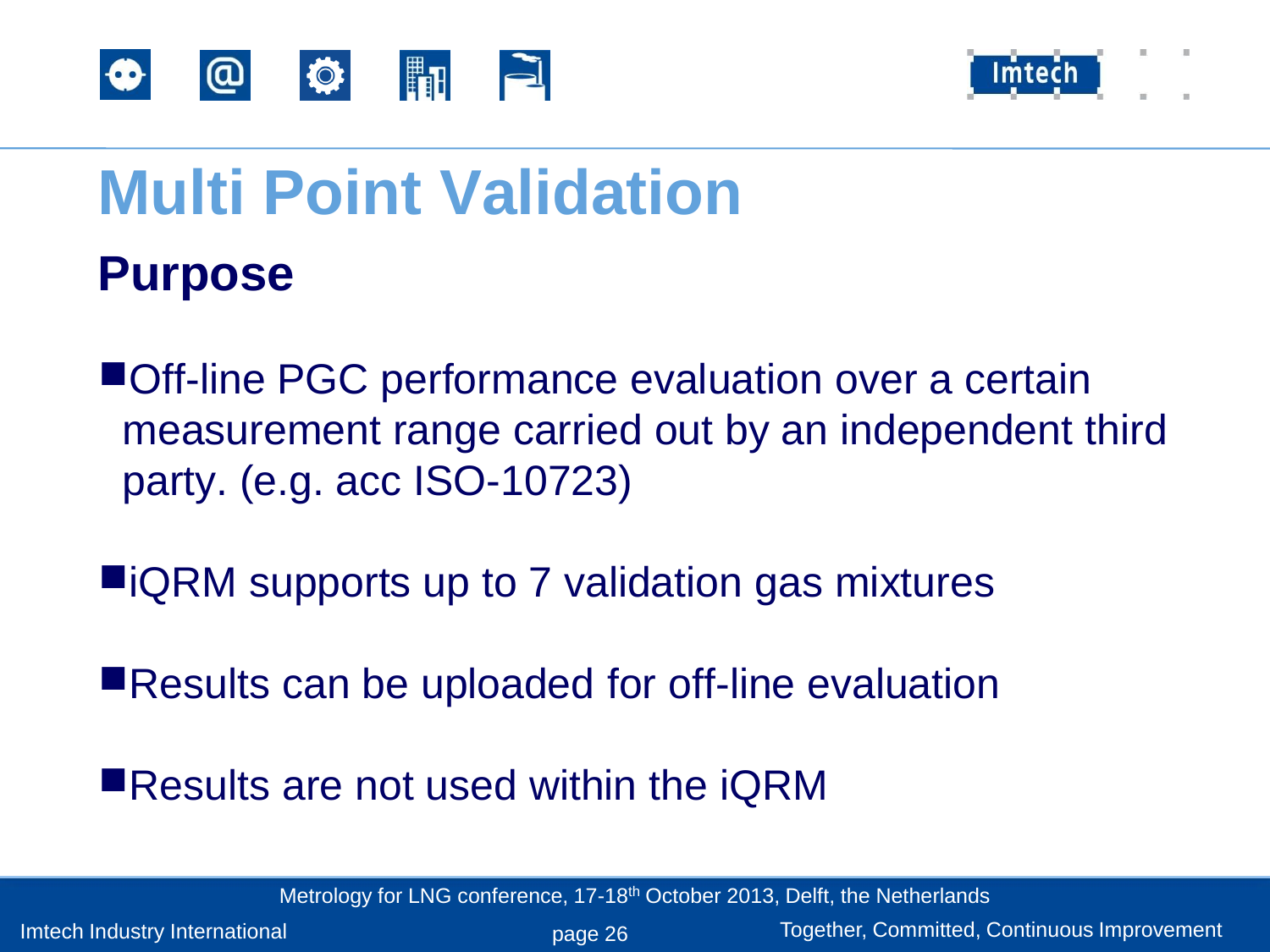



## **Reports**

#### **Main Reports**

- Single Point Validation report
- Certificate of Quality

#### **Additional Reports**

- Measurement table of loading
- **Multipoint Validation report**
- Controls Charts
- Alarm and Event Log
- Parameter Change report
- Snapshot report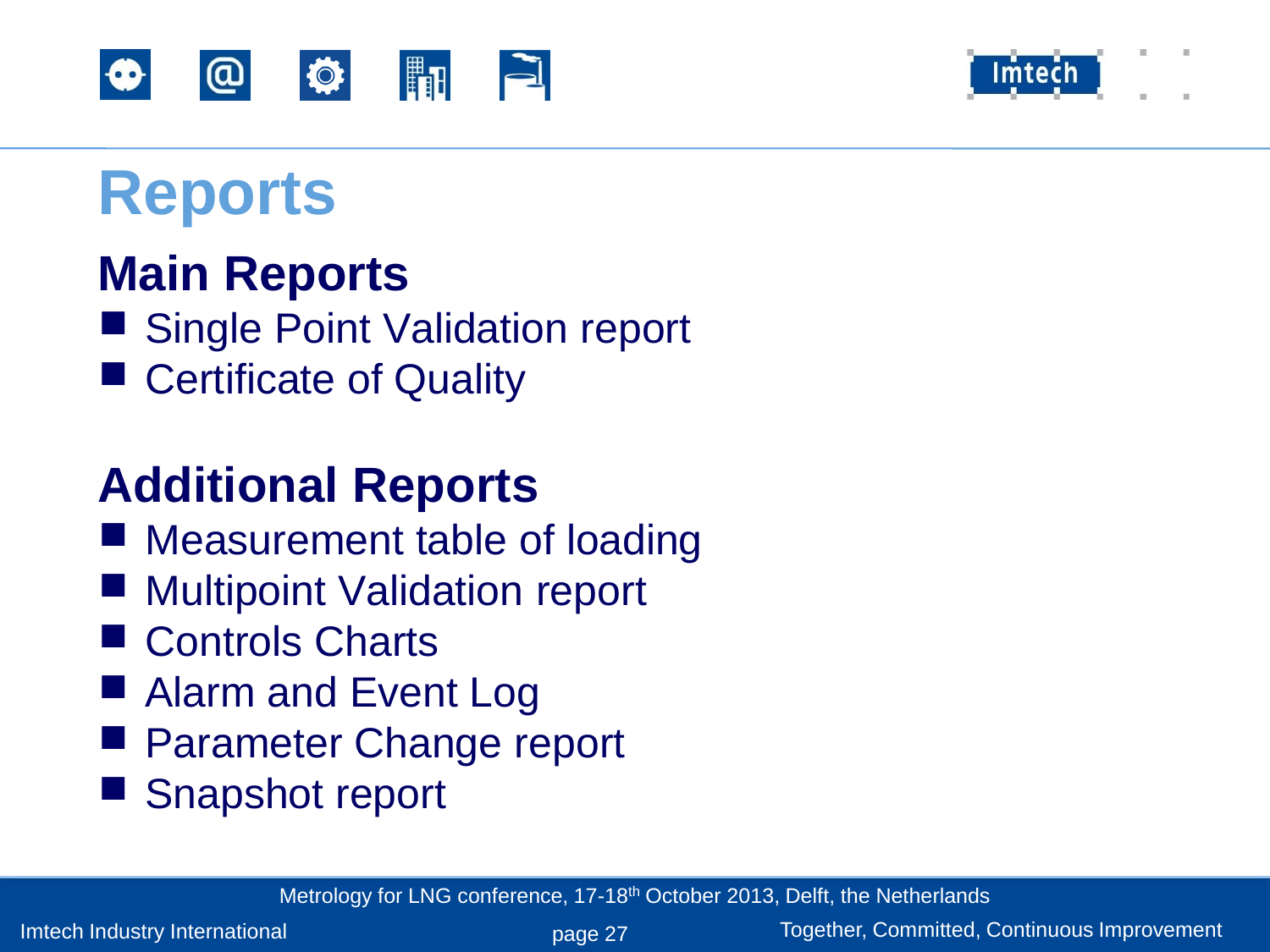



## **Security**

#### **Sealed off Hardware Switch**

#### **User levels secured with passwords**

- Guest
- Operator
- Engineer
- Administrator

Metrology for LNG conference, 17-18<sup>th</sup> October 2013, Delft, the Netherlands

Imtech Industry International **page 28** Together, Committed, Continuous Improvement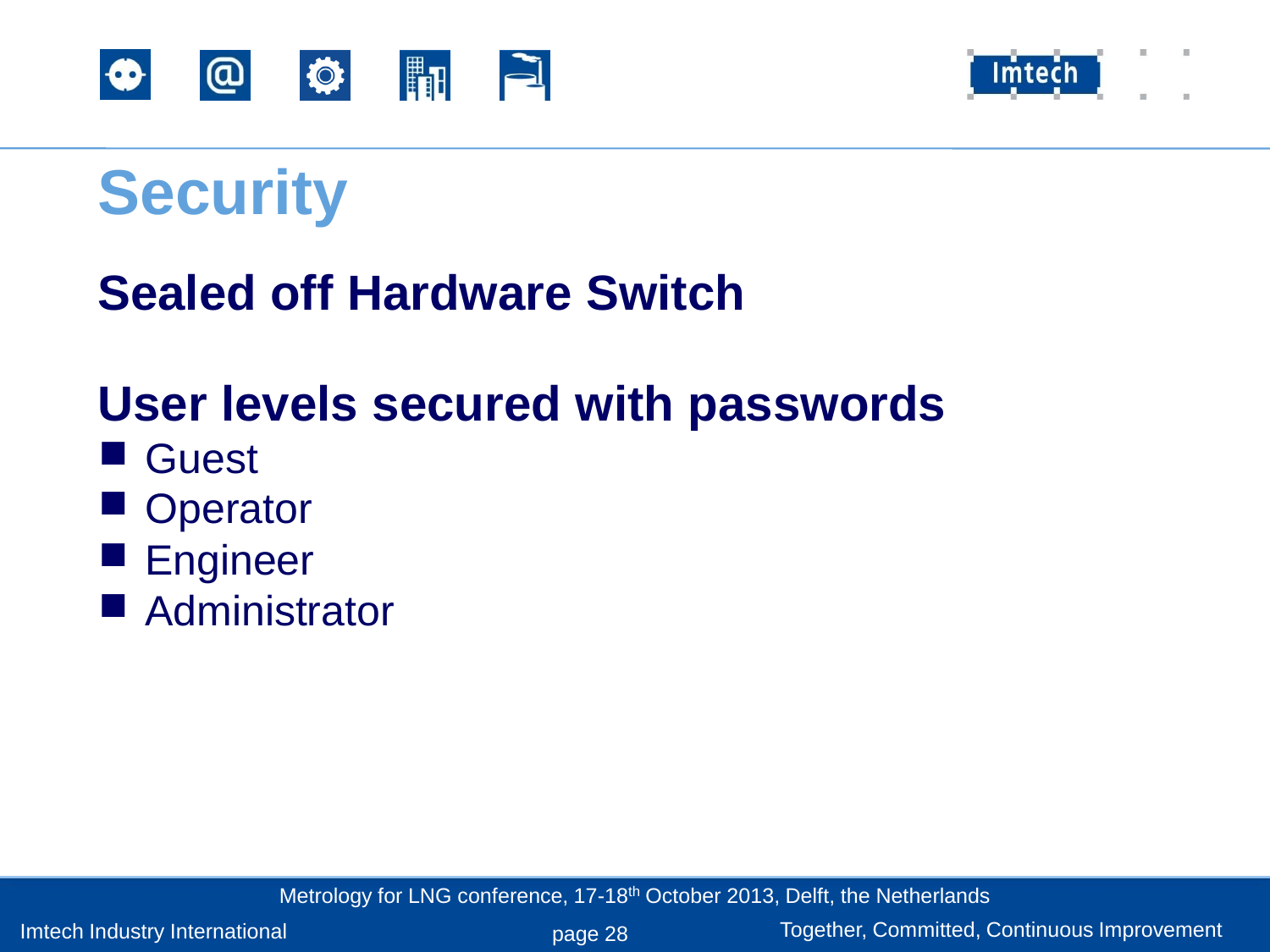



## **Benefits**

- ■CoQ printed immediately after loading.
- ■No human interference.
- ■Standardized CoQ reports with uniform performance evaluation.
- ■Traceability to validation report and SI standards.
- ■Secured platform with certified application.
- ■Parameter change traceability.
- ■Scheduled automatic validation.
- ■Uniform evaluation using control charts.
- ■Less laboratory resources required.